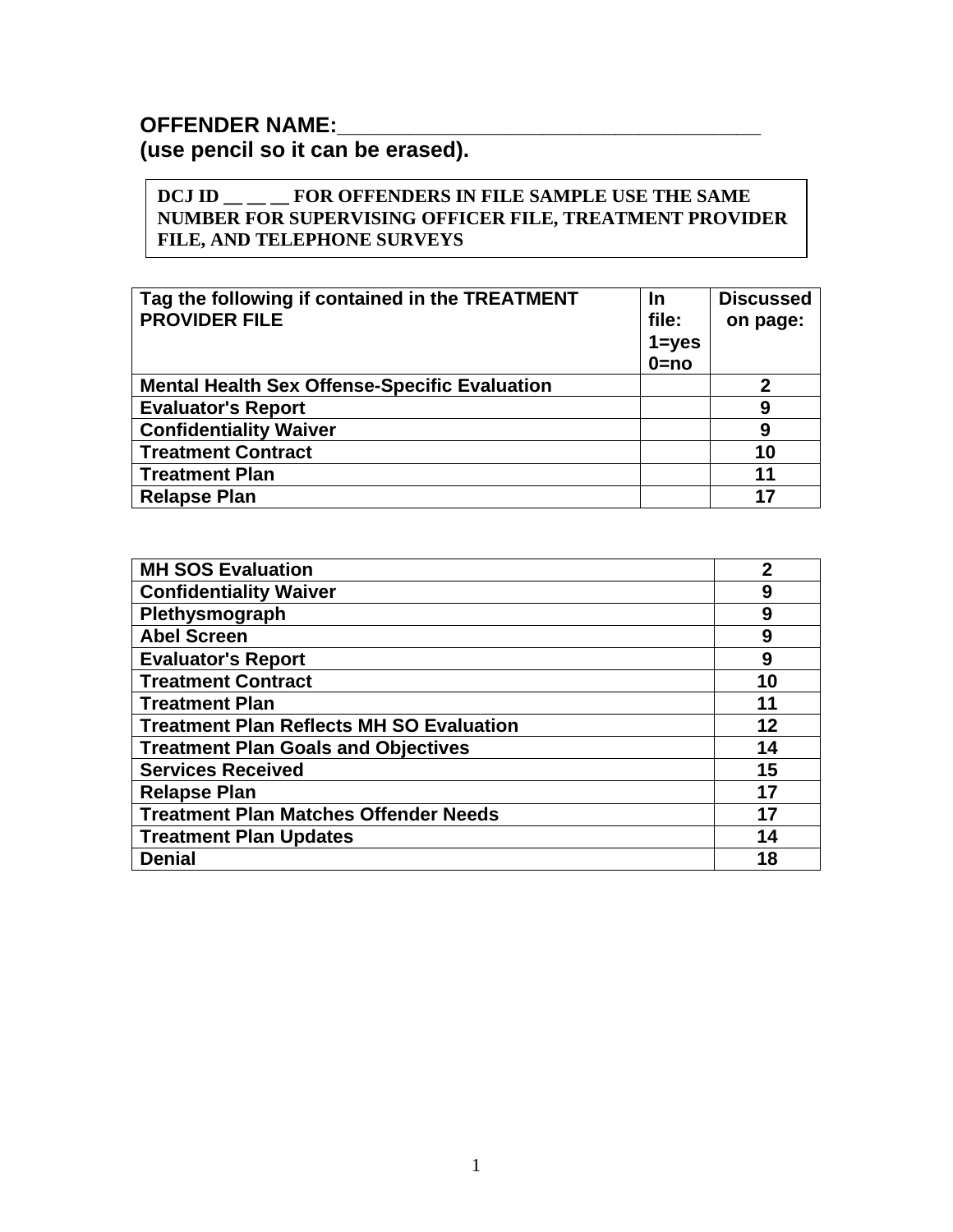# **Treatment Provider File Mental Health Sex Offense-Specific Evaluation**

*Note: The following information refers to the Mental Health Sex Offense Specific Evaluation which may or may not have been developed by the provider. However, the report should be in the treatment provider file.*

*2.010 In accordance with Section 16-11-102(1)(b) C.R.S., each sex offender shall receive a mental health sex offense-specific evaluation at the time of the pre-sentence investigation.* 

**Note: For any questions that require a date, if a date cannot be determined put 88-88-88.** 

**TMHSO1. Does the treatment provider file include a Mental Health Sex Offense-Specific Evaluation?** 

- **1 Yes**
- **0 No**

**Date of MH SOS Evaluation Mo\_\_\_Day \_\_\_Year \_\_\_(TMHSOMO, THMSODA,THMOSAYR)**

2.070 *Unless otherwise indicate below, the following evaluation modalities are all required in performing a mental health offense -specific evaluation:*

*Examination of criminal justice information, including the details of the current offense and documents that describe victim trauma, when available* 

*Examination of collateral information, including information from other sources on the offender's sexual behavior* 

*Structured clinical and sexual history and interview* 

*Offense-specific psychological testing* 

*Standardized psychological testing if clinically indicated* 

*Medical examination/referral for assessment of pharmacological needs if clinically indicated* 

*Testing of deviant arousal or interest through the use of the penile plethysmograph or the Abel Screen*

Also, 2.090 and 2.120 3.610 *Level of Denial and defensiveness shall be assessed during the mental health sex offense-specific evaluation.*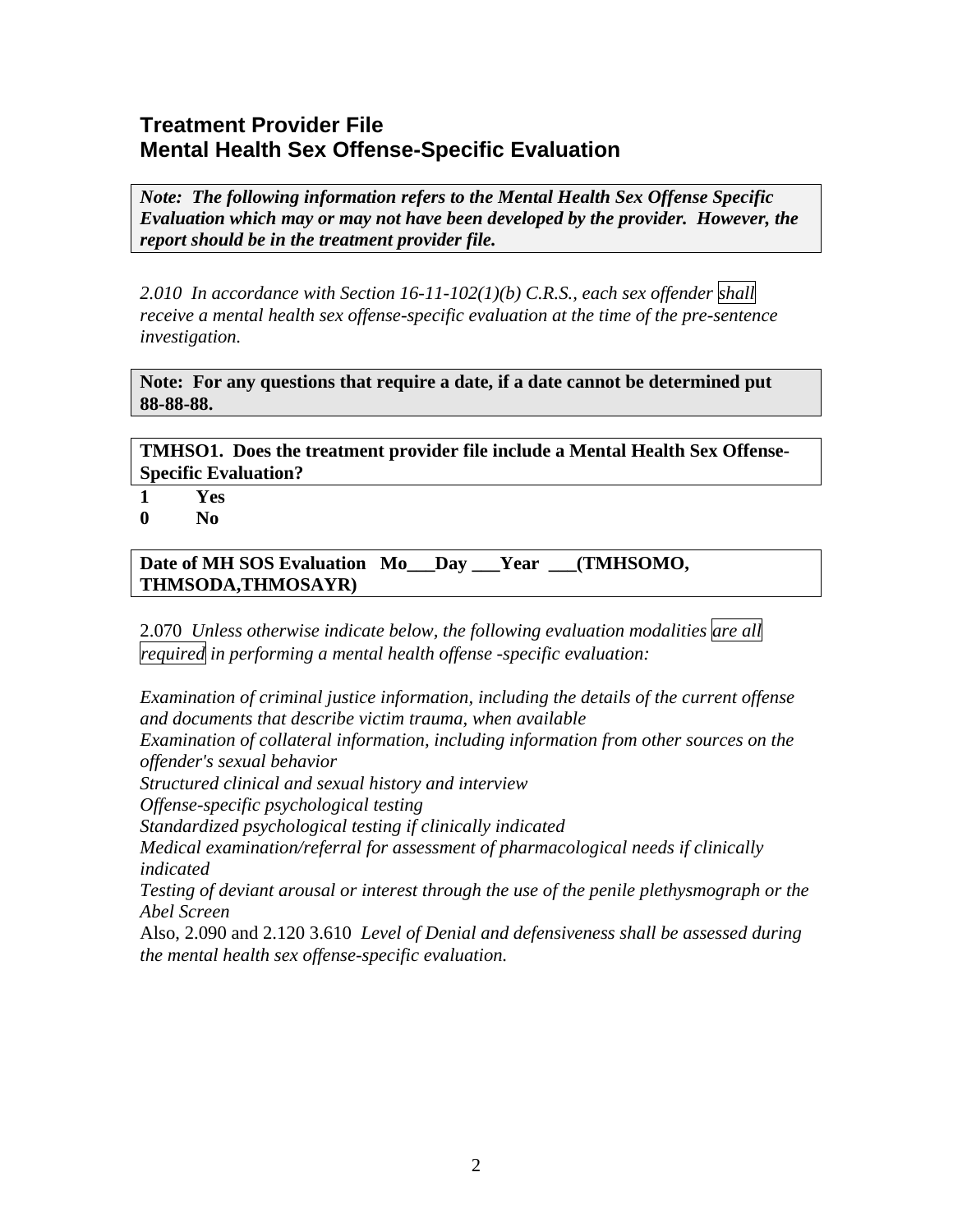### **TTOOL1-65. Please circle all assessment tools found in the file used in the MHSO Specific Evaluation**

| $\overline{2}$<br><b>WAIS III</b><br>34<br><b>Limbic System Checklit</b><br>$\overline{35}$<br>$\overline{\mathbf{3}}$<br><b>Structure Mental Status Exam</b><br><b>WRAT-R Revised Beta</b><br>$\overline{\mathbf{4}}$<br>$\overline{36}$<br><b>TONI</b> (Test of Non-Verbal Intelligence<br><b>History of Functioning</b><br>$\overline{\mathbf{5}}$<br>$\overline{37}$<br><b>Shipley Institute of Living Scale</b><br><b>Structured Interview</b><br>$\overline{38}$<br>6<br><b>MMPI</b> or MMP12<br><b>Jacobs Cognitive Screening Test</b><br>7<br>39<br>MCMI-II or III<br><b>Quick Neurological Screening Test</b><br>$\overline{\bf 8}$<br>40<br><b>Beck Depression Scale</b><br><b>Medical Tests</b><br>$\boldsymbol{9}$<br><b>CAC (Clinical Analysis Questionnaire</b><br>41<br><b>Collateral Information</b><br>42<br>10<br><b>PHQ (Personal History Questionnaire)</b><br><b>Treatment history</b><br>11<br><b>ADS</b><br>43<br><b>FES (Family Environment Scale)</b><br>12<br><b>DAST-20</b><br>44<br><b>DAS</b> (Dyadic Adjustment Scale)<br>45<br>13<br><b>Adult Substance Use Survey (ASUS)</b><br><b>MSI</b> (marital Satisfaction Inventory<br>46<br>14<br><b>Substance Use History Matrix (SUHM)</b><br><b>IBS</b> (Interpersonal Behavior Survey)<br>$\overline{15}$<br>47<br><b>HARE Psycopathy Checklist Revised</b><br><b>Social Avoidance and Distress Scale</b><br>16<br><b>MDP Measures of Psychological Development</b><br>48<br><b>Waring'sIntimacy Scale</b><br><b>COI California Personality Inventory</b><br>49<br><b>UCLA Loneliness Scale</b><br>17<br>18<br><b>PSCI</b> (Personal Sentence Completion<br>50<br><b>Tesch's Intimacy Scale</b><br><b>Inventory)Miccio-Fonseca</b><br>51<br>19<br><b>Wilson Sexual Fantasy Questionnaire</b><br><b>Miller's Social Intimacy Scale</b><br>$\overline{52}$<br><b>SONE</b> (Sexual History Background Form)<br><b>Attitude towards Women Scale</b><br>20<br>53<br>21<br><b>SORI</b> (Sex Offender Risk Instrument)<br><b>Socio-Sexual Knowledge and Attitudes Test</b><br>(for use with sex offenders who have<br>developmental disabilities<br>54<br>22<br><b>MSI Multiphasic Sex Inventory</b><br>Polygraph<br>$\overline{55}$<br><b>DCJ Risk Scale</b><br>$\overline{23}$<br><b>Sexual Autobiography</b><br>$\overline{56}$<br>24<br>Plethysmograph<br><b>SOMB Checklist</b><br>$\overline{57}$<br>24<br><b>Abel Screen</b><br><b>Oregon Risk Assessment Scale</b><br>58<br><b>Violence Assessment Risk Guide</b><br>26<br><b>Clarke</b><br>27<br>59<br><b>Bentler Heterosexual Inventory</b><br>Rapid Risk Assessment for Sex Offender Re-<br>arrest<br><b>Abel and Becker Card Sort</b><br>60<br><b>MnSOST-R Risk Assessment</b><br>28<br>29<br><b>Burt Rape Myth Acceptance Scale</b><br>61<br><b>Sonar</b><br><b>Abel and Becker Cognition Scale</b><br><b>Static 99</b><br>30<br>62<br>$\overline{31}$<br>Kaufman IQ test for Adults<br>Other:<br>63 | $\mathbf{1}$ | <b>WAIS-R</b>         | 33 | <b>Weschler Memory Scale</b> |
|---------------------------------------------------------------------------------------------------------------------------------------------------------------------------------------------------------------------------------------------------------------------------------------------------------------------------------------------------------------------------------------------------------------------------------------------------------------------------------------------------------------------------------------------------------------------------------------------------------------------------------------------------------------------------------------------------------------------------------------------------------------------------------------------------------------------------------------------------------------------------------------------------------------------------------------------------------------------------------------------------------------------------------------------------------------------------------------------------------------------------------------------------------------------------------------------------------------------------------------------------------------------------------------------------------------------------------------------------------------------------------------------------------------------------------------------------------------------------------------------------------------------------------------------------------------------------------------------------------------------------------------------------------------------------------------------------------------------------------------------------------------------------------------------------------------------------------------------------------------------------------------------------------------------------------------------------------------------------------------------------------------------------------------------------------------------------------------------------------------------------------------------------------------------------------------------------------------------------------------------------------------------------------------------------------------------------------------------------------------------------------------------------------------------------------------------------------------------------------------------------------------------------------------------------------------------------------------------------------------------------------------------------------------------------------------------------------------------------------------------------------------------------------------------------------------------------------------------------------------------------------------------------------------------------------------|--------------|-----------------------|----|------------------------------|
|                                                                                                                                                                                                                                                                                                                                                                                                                                                                                                                                                                                                                                                                                                                                                                                                                                                                                                                                                                                                                                                                                                                                                                                                                                                                                                                                                                                                                                                                                                                                                                                                                                                                                                                                                                                                                                                                                                                                                                                                                                                                                                                                                                                                                                                                                                                                                                                                                                                                                                                                                                                                                                                                                                                                                                                                                                                                                                                                       |              |                       |    |                              |
|                                                                                                                                                                                                                                                                                                                                                                                                                                                                                                                                                                                                                                                                                                                                                                                                                                                                                                                                                                                                                                                                                                                                                                                                                                                                                                                                                                                                                                                                                                                                                                                                                                                                                                                                                                                                                                                                                                                                                                                                                                                                                                                                                                                                                                                                                                                                                                                                                                                                                                                                                                                                                                                                                                                                                                                                                                                                                                                                       |              |                       |    |                              |
|                                                                                                                                                                                                                                                                                                                                                                                                                                                                                                                                                                                                                                                                                                                                                                                                                                                                                                                                                                                                                                                                                                                                                                                                                                                                                                                                                                                                                                                                                                                                                                                                                                                                                                                                                                                                                                                                                                                                                                                                                                                                                                                                                                                                                                                                                                                                                                                                                                                                                                                                                                                                                                                                                                                                                                                                                                                                                                                                       |              |                       |    |                              |
|                                                                                                                                                                                                                                                                                                                                                                                                                                                                                                                                                                                                                                                                                                                                                                                                                                                                                                                                                                                                                                                                                                                                                                                                                                                                                                                                                                                                                                                                                                                                                                                                                                                                                                                                                                                                                                                                                                                                                                                                                                                                                                                                                                                                                                                                                                                                                                                                                                                                                                                                                                                                                                                                                                                                                                                                                                                                                                                                       |              |                       |    |                              |
|                                                                                                                                                                                                                                                                                                                                                                                                                                                                                                                                                                                                                                                                                                                                                                                                                                                                                                                                                                                                                                                                                                                                                                                                                                                                                                                                                                                                                                                                                                                                                                                                                                                                                                                                                                                                                                                                                                                                                                                                                                                                                                                                                                                                                                                                                                                                                                                                                                                                                                                                                                                                                                                                                                                                                                                                                                                                                                                                       |              |                       |    |                              |
|                                                                                                                                                                                                                                                                                                                                                                                                                                                                                                                                                                                                                                                                                                                                                                                                                                                                                                                                                                                                                                                                                                                                                                                                                                                                                                                                                                                                                                                                                                                                                                                                                                                                                                                                                                                                                                                                                                                                                                                                                                                                                                                                                                                                                                                                                                                                                                                                                                                                                                                                                                                                                                                                                                                                                                                                                                                                                                                                       |              |                       |    |                              |
|                                                                                                                                                                                                                                                                                                                                                                                                                                                                                                                                                                                                                                                                                                                                                                                                                                                                                                                                                                                                                                                                                                                                                                                                                                                                                                                                                                                                                                                                                                                                                                                                                                                                                                                                                                                                                                                                                                                                                                                                                                                                                                                                                                                                                                                                                                                                                                                                                                                                                                                                                                                                                                                                                                                                                                                                                                                                                                                                       |              |                       |    |                              |
|                                                                                                                                                                                                                                                                                                                                                                                                                                                                                                                                                                                                                                                                                                                                                                                                                                                                                                                                                                                                                                                                                                                                                                                                                                                                                                                                                                                                                                                                                                                                                                                                                                                                                                                                                                                                                                                                                                                                                                                                                                                                                                                                                                                                                                                                                                                                                                                                                                                                                                                                                                                                                                                                                                                                                                                                                                                                                                                                       |              |                       |    |                              |
|                                                                                                                                                                                                                                                                                                                                                                                                                                                                                                                                                                                                                                                                                                                                                                                                                                                                                                                                                                                                                                                                                                                                                                                                                                                                                                                                                                                                                                                                                                                                                                                                                                                                                                                                                                                                                                                                                                                                                                                                                                                                                                                                                                                                                                                                                                                                                                                                                                                                                                                                                                                                                                                                                                                                                                                                                                                                                                                                       |              |                       |    |                              |
|                                                                                                                                                                                                                                                                                                                                                                                                                                                                                                                                                                                                                                                                                                                                                                                                                                                                                                                                                                                                                                                                                                                                                                                                                                                                                                                                                                                                                                                                                                                                                                                                                                                                                                                                                                                                                                                                                                                                                                                                                                                                                                                                                                                                                                                                                                                                                                                                                                                                                                                                                                                                                                                                                                                                                                                                                                                                                                                                       |              |                       |    |                              |
|                                                                                                                                                                                                                                                                                                                                                                                                                                                                                                                                                                                                                                                                                                                                                                                                                                                                                                                                                                                                                                                                                                                                                                                                                                                                                                                                                                                                                                                                                                                                                                                                                                                                                                                                                                                                                                                                                                                                                                                                                                                                                                                                                                                                                                                                                                                                                                                                                                                                                                                                                                                                                                                                                                                                                                                                                                                                                                                                       |              |                       |    |                              |
|                                                                                                                                                                                                                                                                                                                                                                                                                                                                                                                                                                                                                                                                                                                                                                                                                                                                                                                                                                                                                                                                                                                                                                                                                                                                                                                                                                                                                                                                                                                                                                                                                                                                                                                                                                                                                                                                                                                                                                                                                                                                                                                                                                                                                                                                                                                                                                                                                                                                                                                                                                                                                                                                                                                                                                                                                                                                                                                                       |              |                       |    |                              |
|                                                                                                                                                                                                                                                                                                                                                                                                                                                                                                                                                                                                                                                                                                                                                                                                                                                                                                                                                                                                                                                                                                                                                                                                                                                                                                                                                                                                                                                                                                                                                                                                                                                                                                                                                                                                                                                                                                                                                                                                                                                                                                                                                                                                                                                                                                                                                                                                                                                                                                                                                                                                                                                                                                                                                                                                                                                                                                                                       |              |                       |    |                              |
|                                                                                                                                                                                                                                                                                                                                                                                                                                                                                                                                                                                                                                                                                                                                                                                                                                                                                                                                                                                                                                                                                                                                                                                                                                                                                                                                                                                                                                                                                                                                                                                                                                                                                                                                                                                                                                                                                                                                                                                                                                                                                                                                                                                                                                                                                                                                                                                                                                                                                                                                                                                                                                                                                                                                                                                                                                                                                                                                       |              |                       |    |                              |
|                                                                                                                                                                                                                                                                                                                                                                                                                                                                                                                                                                                                                                                                                                                                                                                                                                                                                                                                                                                                                                                                                                                                                                                                                                                                                                                                                                                                                                                                                                                                                                                                                                                                                                                                                                                                                                                                                                                                                                                                                                                                                                                                                                                                                                                                                                                                                                                                                                                                                                                                                                                                                                                                                                                                                                                                                                                                                                                                       |              |                       |    |                              |
|                                                                                                                                                                                                                                                                                                                                                                                                                                                                                                                                                                                                                                                                                                                                                                                                                                                                                                                                                                                                                                                                                                                                                                                                                                                                                                                                                                                                                                                                                                                                                                                                                                                                                                                                                                                                                                                                                                                                                                                                                                                                                                                                                                                                                                                                                                                                                                                                                                                                                                                                                                                                                                                                                                                                                                                                                                                                                                                                       |              |                       |    |                              |
|                                                                                                                                                                                                                                                                                                                                                                                                                                                                                                                                                                                                                                                                                                                                                                                                                                                                                                                                                                                                                                                                                                                                                                                                                                                                                                                                                                                                                                                                                                                                                                                                                                                                                                                                                                                                                                                                                                                                                                                                                                                                                                                                                                                                                                                                                                                                                                                                                                                                                                                                                                                                                                                                                                                                                                                                                                                                                                                                       |              |                       |    |                              |
|                                                                                                                                                                                                                                                                                                                                                                                                                                                                                                                                                                                                                                                                                                                                                                                                                                                                                                                                                                                                                                                                                                                                                                                                                                                                                                                                                                                                                                                                                                                                                                                                                                                                                                                                                                                                                                                                                                                                                                                                                                                                                                                                                                                                                                                                                                                                                                                                                                                                                                                                                                                                                                                                                                                                                                                                                                                                                                                                       |              |                       |    |                              |
|                                                                                                                                                                                                                                                                                                                                                                                                                                                                                                                                                                                                                                                                                                                                                                                                                                                                                                                                                                                                                                                                                                                                                                                                                                                                                                                                                                                                                                                                                                                                                                                                                                                                                                                                                                                                                                                                                                                                                                                                                                                                                                                                                                                                                                                                                                                                                                                                                                                                                                                                                                                                                                                                                                                                                                                                                                                                                                                                       |              |                       |    |                              |
|                                                                                                                                                                                                                                                                                                                                                                                                                                                                                                                                                                                                                                                                                                                                                                                                                                                                                                                                                                                                                                                                                                                                                                                                                                                                                                                                                                                                                                                                                                                                                                                                                                                                                                                                                                                                                                                                                                                                                                                                                                                                                                                                                                                                                                                                                                                                                                                                                                                                                                                                                                                                                                                                                                                                                                                                                                                                                                                                       |              |                       |    |                              |
|                                                                                                                                                                                                                                                                                                                                                                                                                                                                                                                                                                                                                                                                                                                                                                                                                                                                                                                                                                                                                                                                                                                                                                                                                                                                                                                                                                                                                                                                                                                                                                                                                                                                                                                                                                                                                                                                                                                                                                                                                                                                                                                                                                                                                                                                                                                                                                                                                                                                                                                                                                                                                                                                                                                                                                                                                                                                                                                                       |              |                       |    |                              |
|                                                                                                                                                                                                                                                                                                                                                                                                                                                                                                                                                                                                                                                                                                                                                                                                                                                                                                                                                                                                                                                                                                                                                                                                                                                                                                                                                                                                                                                                                                                                                                                                                                                                                                                                                                                                                                                                                                                                                                                                                                                                                                                                                                                                                                                                                                                                                                                                                                                                                                                                                                                                                                                                                                                                                                                                                                                                                                                                       |              |                       |    |                              |
|                                                                                                                                                                                                                                                                                                                                                                                                                                                                                                                                                                                                                                                                                                                                                                                                                                                                                                                                                                                                                                                                                                                                                                                                                                                                                                                                                                                                                                                                                                                                                                                                                                                                                                                                                                                                                                                                                                                                                                                                                                                                                                                                                                                                                                                                                                                                                                                                                                                                                                                                                                                                                                                                                                                                                                                                                                                                                                                                       |              |                       |    |                              |
|                                                                                                                                                                                                                                                                                                                                                                                                                                                                                                                                                                                                                                                                                                                                                                                                                                                                                                                                                                                                                                                                                                                                                                                                                                                                                                                                                                                                                                                                                                                                                                                                                                                                                                                                                                                                                                                                                                                                                                                                                                                                                                                                                                                                                                                                                                                                                                                                                                                                                                                                                                                                                                                                                                                                                                                                                                                                                                                                       |              |                       |    |                              |
|                                                                                                                                                                                                                                                                                                                                                                                                                                                                                                                                                                                                                                                                                                                                                                                                                                                                                                                                                                                                                                                                                                                                                                                                                                                                                                                                                                                                                                                                                                                                                                                                                                                                                                                                                                                                                                                                                                                                                                                                                                                                                                                                                                                                                                                                                                                                                                                                                                                                                                                                                                                                                                                                                                                                                                                                                                                                                                                                       |              |                       |    |                              |
|                                                                                                                                                                                                                                                                                                                                                                                                                                                                                                                                                                                                                                                                                                                                                                                                                                                                                                                                                                                                                                                                                                                                                                                                                                                                                                                                                                                                                                                                                                                                                                                                                                                                                                                                                                                                                                                                                                                                                                                                                                                                                                                                                                                                                                                                                                                                                                                                                                                                                                                                                                                                                                                                                                                                                                                                                                                                                                                                       |              |                       |    |                              |
|                                                                                                                                                                                                                                                                                                                                                                                                                                                                                                                                                                                                                                                                                                                                                                                                                                                                                                                                                                                                                                                                                                                                                                                                                                                                                                                                                                                                                                                                                                                                                                                                                                                                                                                                                                                                                                                                                                                                                                                                                                                                                                                                                                                                                                                                                                                                                                                                                                                                                                                                                                                                                                                                                                                                                                                                                                                                                                                                       |              |                       |    |                              |
|                                                                                                                                                                                                                                                                                                                                                                                                                                                                                                                                                                                                                                                                                                                                                                                                                                                                                                                                                                                                                                                                                                                                                                                                                                                                                                                                                                                                                                                                                                                                                                                                                                                                                                                                                                                                                                                                                                                                                                                                                                                                                                                                                                                                                                                                                                                                                                                                                                                                                                                                                                                                                                                                                                                                                                                                                                                                                                                                       |              |                       |    |                              |
|                                                                                                                                                                                                                                                                                                                                                                                                                                                                                                                                                                                                                                                                                                                                                                                                                                                                                                                                                                                                                                                                                                                                                                                                                                                                                                                                                                                                                                                                                                                                                                                                                                                                                                                                                                                                                                                                                                                                                                                                                                                                                                                                                                                                                                                                                                                                                                                                                                                                                                                                                                                                                                                                                                                                                                                                                                                                                                                                       |              |                       |    |                              |
|                                                                                                                                                                                                                                                                                                                                                                                                                                                                                                                                                                                                                                                                                                                                                                                                                                                                                                                                                                                                                                                                                                                                                                                                                                                                                                                                                                                                                                                                                                                                                                                                                                                                                                                                                                                                                                                                                                                                                                                                                                                                                                                                                                                                                                                                                                                                                                                                                                                                                                                                                                                                                                                                                                                                                                                                                                                                                                                                       |              |                       |    |                              |
|                                                                                                                                                                                                                                                                                                                                                                                                                                                                                                                                                                                                                                                                                                                                                                                                                                                                                                                                                                                                                                                                                                                                                                                                                                                                                                                                                                                                                                                                                                                                                                                                                                                                                                                                                                                                                                                                                                                                                                                                                                                                                                                                                                                                                                                                                                                                                                                                                                                                                                                                                                                                                                                                                                                                                                                                                                                                                                                                       |              |                       |    |                              |
|                                                                                                                                                                                                                                                                                                                                                                                                                                                                                                                                                                                                                                                                                                                                                                                                                                                                                                                                                                                                                                                                                                                                                                                                                                                                                                                                                                                                                                                                                                                                                                                                                                                                                                                                                                                                                                                                                                                                                                                                                                                                                                                                                                                                                                                                                                                                                                                                                                                                                                                                                                                                                                                                                                                                                                                                                                                                                                                                       |              |                       |    |                              |
|                                                                                                                                                                                                                                                                                                                                                                                                                                                                                                                                                                                                                                                                                                                                                                                                                                                                                                                                                                                                                                                                                                                                                                                                                                                                                                                                                                                                                                                                                                                                                                                                                                                                                                                                                                                                                                                                                                                                                                                                                                                                                                                                                                                                                                                                                                                                                                                                                                                                                                                                                                                                                                                                                                                                                                                                                                                                                                                                       |              |                       |    |                              |
|                                                                                                                                                                                                                                                                                                                                                                                                                                                                                                                                                                                                                                                                                                                                                                                                                                                                                                                                                                                                                                                                                                                                                                                                                                                                                                                                                                                                                                                                                                                                                                                                                                                                                                                                                                                                                                                                                                                                                                                                                                                                                                                                                                                                                                                                                                                                                                                                                                                                                                                                                                                                                                                                                                                                                                                                                                                                                                                                       |              |                       |    |                              |
|                                                                                                                                                                                                                                                                                                                                                                                                                                                                                                                                                                                                                                                                                                                                                                                                                                                                                                                                                                                                                                                                                                                                                                                                                                                                                                                                                                                                                                                                                                                                                                                                                                                                                                                                                                                                                                                                                                                                                                                                                                                                                                                                                                                                                                                                                                                                                                                                                                                                                                                                                                                                                                                                                                                                                                                                                                                                                                                                       |              |                       |    |                              |
|                                                                                                                                                                                                                                                                                                                                                                                                                                                                                                                                                                                                                                                                                                                                                                                                                                                                                                                                                                                                                                                                                                                                                                                                                                                                                                                                                                                                                                                                                                                                                                                                                                                                                                                                                                                                                                                                                                                                                                                                                                                                                                                                                                                                                                                                                                                                                                                                                                                                                                                                                                                                                                                                                                                                                                                                                                                                                                                                       | 32           | <b>Standord Binet</b> | 64 | Other:                       |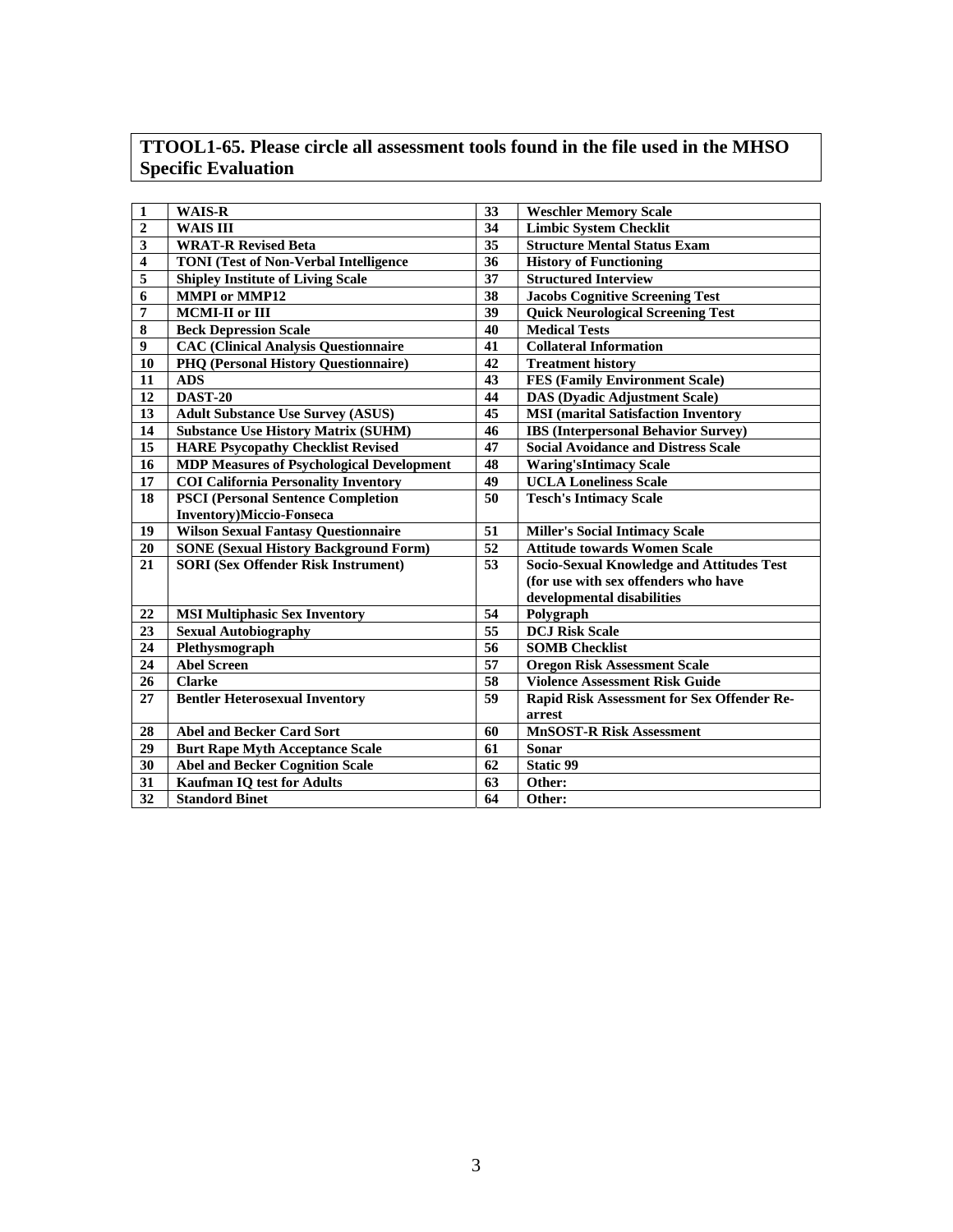Note: Determine whether the MH SO Evaluation contains the areas of assessment *noted on the LEFT. It is unlikely that the entire evaluation will be in the file. The techniques for evaluation are listed on the right to help the researcher determine references to possible areas of assessment*.

| <b>Evaluation Areas Required</b>                                                                                                                                                                          | <b>Problem Areas</b>                                                                                               | <b>Possible Evaluation Procedures</b>                                                                                                                                                                                                                                                                                                                                                                            |
|-----------------------------------------------------------------------------------------------------------------------------------------------------------------------------------------------------------|--------------------------------------------------------------------------------------------------------------------|------------------------------------------------------------------------------------------------------------------------------------------------------------------------------------------------------------------------------------------------------------------------------------------------------------------------------------------------------------------------------------------------------------------|
| <b>Evaluation Area Completed</b>                                                                                                                                                                          | <b>From the evaluations</b>                                                                                        | Circle the assessment procedures if                                                                                                                                                                                                                                                                                                                                                                              |
|                                                                                                                                                                                                           | was it determined that                                                                                             | you can determine that it was used                                                                                                                                                                                                                                                                                                                                                                               |
|                                                                                                                                                                                                           | <i>it was a problem for</i>                                                                                        | for this portion of the evaluation                                                                                                                                                                                                                                                                                                                                                                               |
|                                                                                                                                                                                                           | the offender                                                                                                       |                                                                                                                                                                                                                                                                                                                                                                                                                  |
| TEVAL1. IQ Functioning (Mental<br>Retardation, Learning Disability, and<br>Literacy)<br>$l = Yes$<br>$0 = No$                                                                                             | TEVAL1A.<br>$l = Yes$<br>$0=$ No                                                                                   | <b>History of Functioning</b><br>WAIS-R or WAIS III<br><b>WRAT-R-Revised Beta</b><br>TONI (Test of Non-Verbal Intelligence)<br>Shipley Institute of Living Scale Revised                                                                                                                                                                                                                                         |
| $2 = Partial$                                                                                                                                                                                             | $8=Can't determine$                                                                                                | Kaufman IQ Test for Adults<br><b>Stanford Binet</b>                                                                                                                                                                                                                                                                                                                                                              |
| $8 = Can't determine$                                                                                                                                                                                     |                                                                                                                    |                                                                                                                                                                                                                                                                                                                                                                                                                  |
| TEVAL2. Organic Brain Syndrome<br>(OBS)<br>$1 = Yes$                                                                                                                                                      | TEVAL2A.<br>$l = Yes$                                                                                              | <b>History of Functioning</b><br>WAIS-R<br>Weschler Memory Scale Revised<br>Limbic System Checklist                                                                                                                                                                                                                                                                                                              |
| $0 = No$                                                                                                                                                                                                  | $0=$ No                                                                                                            | <b>Structured Mental Status Exam</b>                                                                                                                                                                                                                                                                                                                                                                             |
| $2 =$ Partial                                                                                                                                                                                             | $8=Can't determine$                                                                                                | Jacobs Cognitive Screening Test                                                                                                                                                                                                                                                                                                                                                                                  |
| $8 = Can't determine$                                                                                                                                                                                     |                                                                                                                    | Quick Neurological Screening Test<br>Medical Tests Necessary for Diagnosis                                                                                                                                                                                                                                                                                                                                       |
| <b>TEVAL3. Mental Illness</b><br>$l = Yes$<br>$0 = No$<br>$2 =$ Partial<br>$8 = Can't determine$<br>TEVAL4. Alcohol and Drug Use/Abuse<br>$1 = Yes$<br>$0 = No$<br>$2 =$ Partial<br>$8 = Can't determine$ | TEVAL3A.<br>$l = Yes$<br>$0=$ No<br>$8=Can't determine$<br>TEVAL4A.<br>$l = Yes$<br>$0=$ No<br>$8=Can't determine$ | History of Functioning and/or Structured<br>Interview<br>MMPI or MMPI2<br>MCMI-II or III<br><b>Beck Depression Scale</b><br>History of Functioning and/or Structured<br>Interview<br><b>MMPI</b><br>CAQ (Clinical Analysis Questionnaire)<br>PHQ (Personal History Questionnaire)<br><b>ADS</b><br>DAST-20<br><b>Adult Substance Use Survey</b><br><b>Substance Use History Matrix</b><br>Collateral Information |
| TEVAL5.Number of D/A Relapses<br>$l = Yes$<br>$0 = No$<br>$2 =$ Partial<br>$8 = Can't determine$                                                                                                          | TEVAL5A.<br>$l = Yes$<br>$0=$ No<br>$8=Can't determine$                                                            | History of Functioning and/or Structured<br>Interview<br><b>Treatment History</b><br>Collateral Information                                                                                                                                                                                                                                                                                                      |
| <b>EVALUATE CHARACTER PATHOLOGY</b>                                                                                                                                                                       |                                                                                                                    |                                                                                                                                                                                                                                                                                                                                                                                                                  |
| <b>TEVAL6.</b> Degree of Impairment<br>$l = Yes$<br>$0 = No$<br>$2 = Partial$<br>$8 = Can't determine$                                                                                                    | TEVAL6A.<br>$l = Yes$<br>$0=$ No<br>$8=Can't determine$                                                            | Hare Psychopathy Checklist Revised<br>(PCLR or PCLSC)<br><b>Structured Interview</b><br>MCMI-II or III<br>History                                                                                                                                                                                                                                                                                                |
|                                                                                                                                                                                                           |                                                                                                                    | Collateral Information                                                                                                                                                                                                                                                                                                                                                                                           |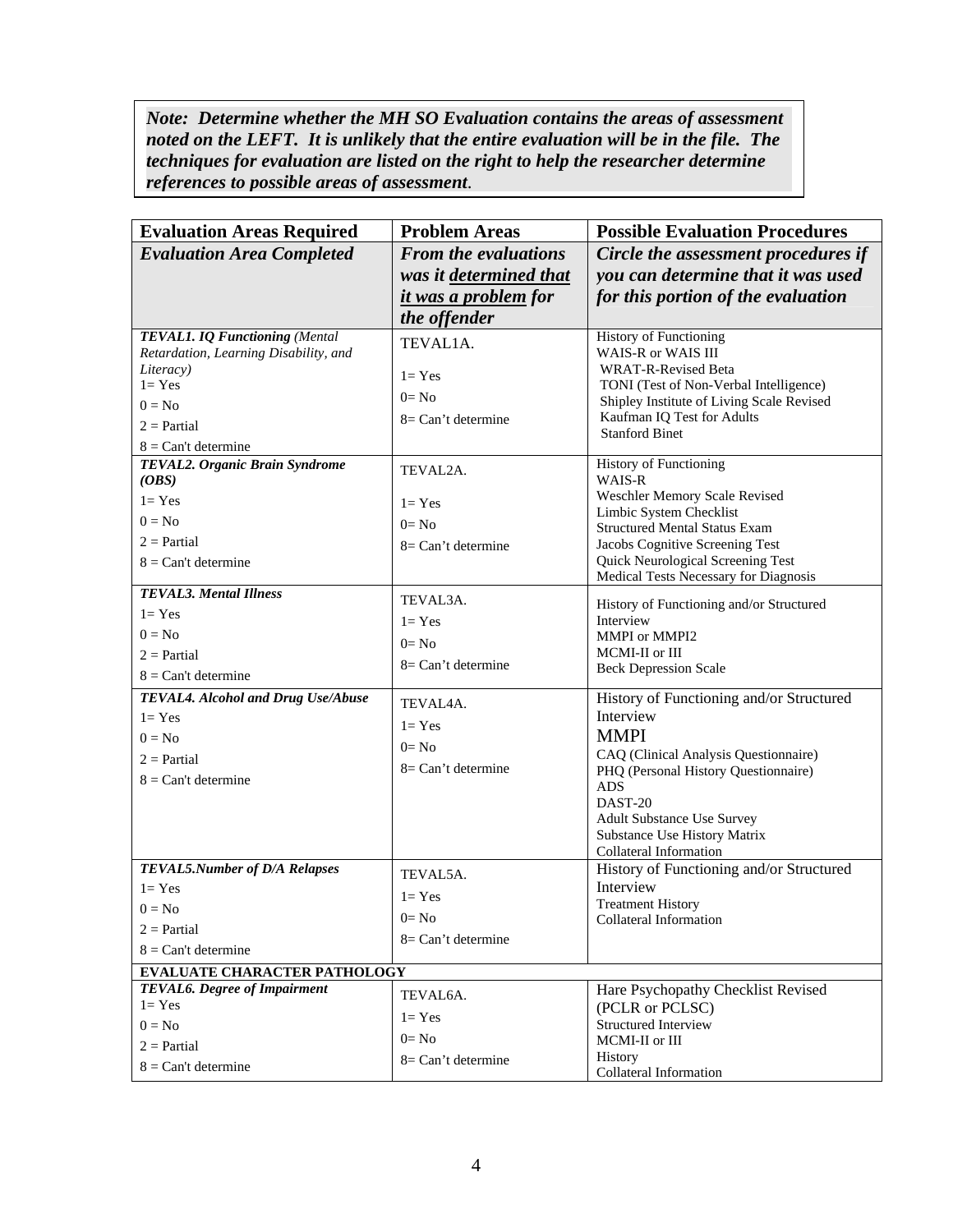| <b>EVALUATE STABILITY OF FUNCTIONING</b>               |                     |                                                          |  |  |
|--------------------------------------------------------|---------------------|----------------------------------------------------------|--|--|
| <b>TEVAL7.</b> Marital/Family Stability (past,         | TEVAL7A.            | History of Functioning and/or Structured                 |  |  |
| current, familial violence                             |                     | Interview                                                |  |  |
| familial sexual, financial housing)                    | $l = Yes$           | FES (Family Environment Scale)                           |  |  |
| $l = Yes$                                              | $0=$ No             | DAS (Dyadic Adjustment Scale)                            |  |  |
| $0 = No$                                               | $8=Can't determine$ | MSI (Marital Satisfaction Inventory)                     |  |  |
| $2 =$ Partial                                          |                     | <b>Interview Attitudes</b>                               |  |  |
| $8 = Can't determine$                                  |                     | Collateral Information                                   |  |  |
| TEVAL8. Employment/Education                           | TEVAL8A.            | History of Functioning and/or Structured                 |  |  |
| (completion of major life tasks)                       |                     | Interview                                                |  |  |
| $l = Yes$                                              | $l = Yes$           | PHQ (Personal History Questionnaire)                     |  |  |
| $0 = No$                                               | $0=$ No             |                                                          |  |  |
| $2 =$ Partial                                          | $8=Can't$ determine |                                                          |  |  |
|                                                        |                     |                                                          |  |  |
| $8 = Can't determine$                                  |                     |                                                          |  |  |
| TEVAL9. Social Skills (ability to form                 | TEVAL9A.            | History of Functioning and/or Structured                 |  |  |
| and maintain relationships,                            | $l = Yes$           | Interview                                                |  |  |
| courtship/dating skills, ability to                    |                     | Collateral Information                                   |  |  |
| demonstrate assertive behavior)<br>$1 = Yes$           | $0=$ No             | IBS (Interpersonal Behavior Survey)                      |  |  |
| $0 = No$                                               | $8=Can't$ determine | Social Avoidance and Distress Scale                      |  |  |
|                                                        |                     | Waring's Intimacy Scale                                  |  |  |
| $2 =$ Partial                                          |                     | <b>UCLA Loneliness Scale</b>                             |  |  |
| $8 = Can't determine$                                  |                     | Tesch's Intimacy Scale<br>Miller's Social Intimacy Scale |  |  |
|                                                        |                     |                                                          |  |  |
| DEVELOPMENTAL<br>TEVAL10. (Disruptions in parent/child |                     | History of Functioning and/or Structured                 |  |  |
| relationship, history of bed wetting, cruelty          | TEVAL10A.           | Interview                                                |  |  |
| to animals, hx of behavior problems in                 | $l = Yes$           | Collateral Information                                   |  |  |
| elementary school, special education                   | $0=$ No             |                                                          |  |  |
| services, learning disabilities, school                |                     |                                                          |  |  |
| achievement, disordered attachments.)                  | $8=Can't$ determine |                                                          |  |  |
| $1 = Yes$                                              |                     |                                                          |  |  |
| $0 = No$                                               |                     |                                                          |  |  |
| $2 =$ Partial                                          |                     |                                                          |  |  |
|                                                        |                     |                                                          |  |  |
| $8 = Can't determine$                                  |                     |                                                          |  |  |
| <b>EVALUATION OF SELF</b>                              |                     |                                                          |  |  |
| TEVAL 11. Self-image, Self Esteem, Ego                 |                     | History of Functioning and/or Structured                 |  |  |
| Strength                                               | TEVAL11A.           | Interview                                                |  |  |
| $1 = Yes$                                              | $l = Yes$           | MPD (Measures of Psychological                           |  |  |
| $0 = No$                                               | $0=$ No             | Development)                                             |  |  |
| $2 =$ Partial                                          | $8=Can't determine$ | CAQ (Clinical Analysis Questionnaire)                    |  |  |
| $8 = Can't determine$                                  |                     | CPI (California Personality Inventory)                   |  |  |
|                                                        |                     |                                                          |  |  |
| MEDICAL SCREENING MEASURES                             |                     |                                                          |  |  |
| TEVAL 12. Pharmacological Needs                        | TEVAL12A.           | History of Functioning and/or Structured                 |  |  |
| Medical Condition Impacting Offending                  |                     | Interview                                                |  |  |
| <b>Behavior</b>                                        | $l = Yes$           | Referral to Physician if indicated                       |  |  |
| History of Medication Use/Abuse                        | $0=$ No             | <b>Medical Tests</b>                                     |  |  |
| $1 = Yes$                                              | $8=Can't determine$ |                                                          |  |  |
| $0 = No$                                               |                     |                                                          |  |  |
| $2 =$ Partial                                          |                     |                                                          |  |  |
| $8 = Can't determine$                                  |                     |                                                          |  |  |
|                                                        |                     |                                                          |  |  |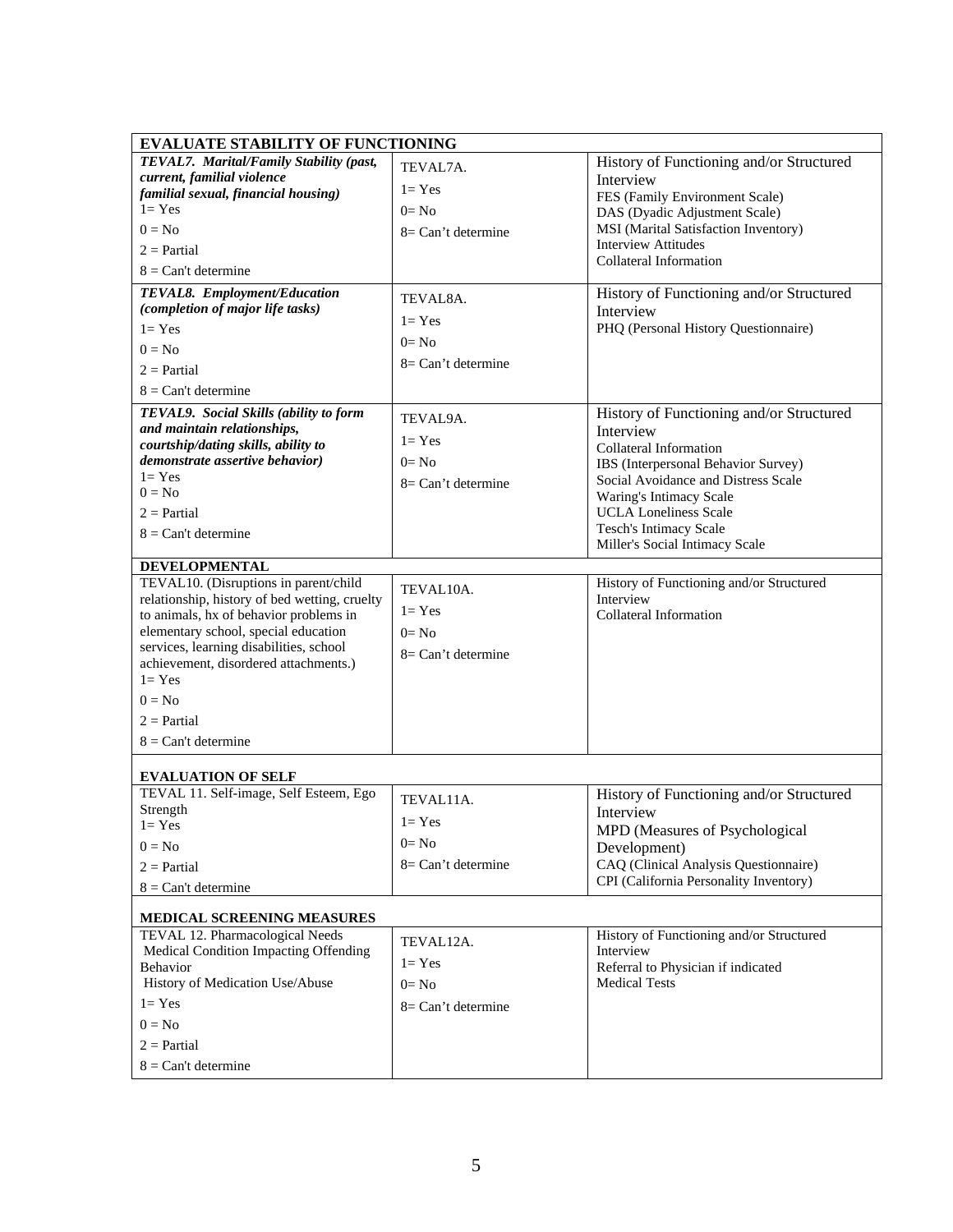| <b>SEXUAL EVALUATION</b>                              |                     |                                            |
|-------------------------------------------------------|---------------------|--------------------------------------------|
| TEVAL13. Sexual History (Onset,                       |                     | History of Functioning and/or Structured   |
| Intensity, Duration,                                  |                     | Interview                                  |
| Pleasure Derived)                                     |                     | Collateral Information                     |
| Age of Onset of Expected Normal                       |                     | PSCI (Personal Sentence Completion         |
| <b>Behaviors</b>                                      |                     | Inventory--Miccio-Fonseca)                 |
| Quality of First Sexual Experience                    |                     | Wilson Sexual Fantasy Questionnaire        |
| Age of Onset of Sexually Deviant                      |                     | <b>SONE Sexual History Background Form</b> |
| <b>Behaviors</b>                                      |                     | SORI (Sex Offender Risk Instrument - in    |
| Witnessed or Experienced Victimization as             |                     | research stage)                            |
| a Child                                               |                     |                                            |
| (Sexual or Physical)                                  |                     |                                            |
| Genesis of Sexual Information                         |                     |                                            |
| Age/Degree of Use of Pornography, Phone               |                     |                                            |
| Sex, Cable, Video, or Internet for Sexual<br>Purposes |                     |                                            |
| Current and Past Range of Sexual                      |                     |                                            |
| <b>Behavior</b>                                       |                     |                                            |
|                                                       |                     |                                            |
| $1 = Yes$                                             |                     |                                            |
| $0 = No$                                              |                     |                                            |
| $2 = Partial$                                         |                     |                                            |
| $8 = Can't determine$                                 |                     |                                            |
| TEVAL14. Reinforcement Structure for                  | TEVAL14A.           | <b>Structured Interview</b>                |
| deviant behavior (who are they living                 | $l = Yes$           |                                            |
| with, where, friends, etc.)<br>Culture                | $0=$ No             |                                            |
| Environment                                           |                     |                                            |
| Cults                                                 | 8= Can't determine  |                                            |
| $1 = Yes$                                             |                     |                                            |
| $0 = No$                                              |                     |                                            |
| $2 =$ Partial                                         |                     |                                            |
| $8 = Can't determine$                                 |                     |                                            |
| TEVAL15. Arousal Pattern (sexual                      | TEVAL15A.           | Plethysmograph                             |
| arousal, interest)                                    |                     | Abel Screen                                |
| $l = Yes$                                             | $l = Yes$           |                                            |
| $0 = No$                                              | $0=$ No             |                                            |
| $2 =$ Partial                                         | $8=Can't determine$ |                                            |
| $8 = Can't determine$                                 |                     |                                            |
| TEVAL16. Specifics of Sexual Crime(s)                 |                     | <b>Structured Interview</b>                |
| (Onset,                                               |                     | <b>History of Crimes</b>                   |
| <i>Intensity, Duration, Pleasure Derived)</i>         |                     | Collateral Information                     |
| Detailed Description of Sexual Assault                |                     | Review of Criminal Records                 |
| Seriousness, Harm to Victim                           |                     | Review of Victim Impact Statement          |
| Mood During Assault (Anger, Erotic,                   |                     | Contact with Victim Therapist              |
| "Love")                                               |                     | Polygraph                                  |
| Progression of Sexual Crimes                          |                     |                                            |
| Thoughts Preceding and Following<br>Crimes            |                     |                                            |
| Fantasies Preceding and Following                     |                     |                                            |
| Crimes                                                |                     |                                            |
| $l = Yes$                                             |                     |                                            |
|                                                       |                     |                                            |
| $0 = No$                                              |                     |                                            |
| $2 = Partial$                                         |                     |                                            |
| $8 = Can't determine$                                 |                     |                                            |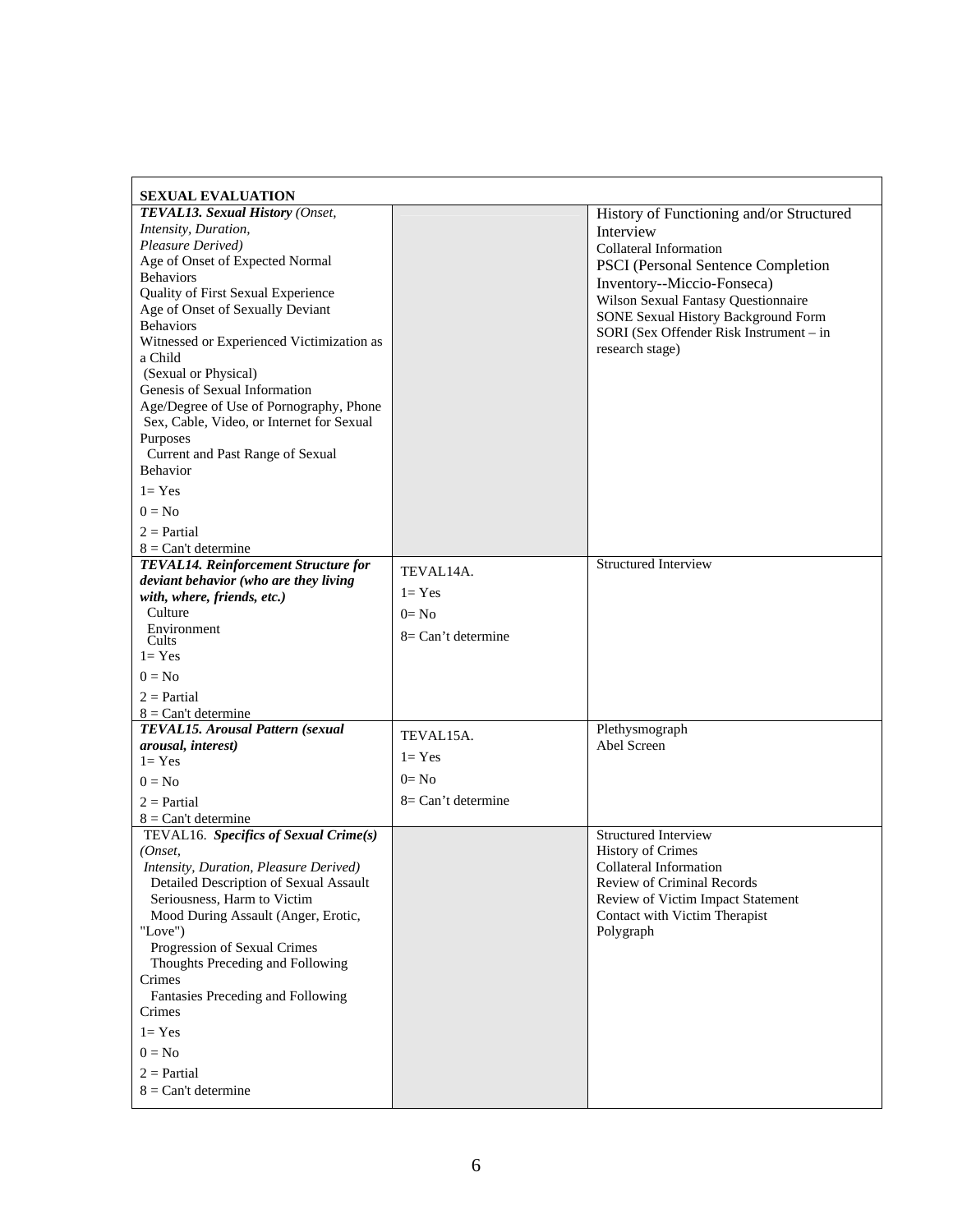| <b>TEVAL17.</b> Sexual Deviance<br>$1 = Yes$<br>$0 = No$<br>$2 =$ Partial<br>$8 = Can't determine$<br>TEVAL18. Dysfunction (Impotence,<br>Priapism, Injuries,<br><b>Medications Affecting Sexual</b><br>Functioning, Etc.)<br>$l = Yes$<br>$0 = No$                                                    | TEVAL17A.<br>$l = Yes$<br>$0=$ No<br>$8=Can't determine$<br>TEVAL18A.<br>$l = Yes$<br>$0=$ No<br>$8=Can't determine$ | <b>Structured Interview</b><br>MSI (Multiphasic Sex Inventory)<br><b>SONE</b><br>Clarke<br><b>Structured Interview</b><br>MSI (Multiphasic Sex Inventory)<br>Sexual Autobiography |
|--------------------------------------------------------------------------------------------------------------------------------------------------------------------------------------------------------------------------------------------------------------------------------------------------------|----------------------------------------------------------------------------------------------------------------------|-----------------------------------------------------------------------------------------------------------------------------------------------------------------------------------|
| $2 =$ Partial<br>$8 = Can't determine$<br>TEVAL19. Offender's Perception of<br><b>Sexual Dysfunction</b><br>$1 = Yes$<br>$0 = No$<br>$2 =$ Partial<br>$8 = Can't determine$                                                                                                                            | TEVAL19A.<br>$l = Yes$<br>$0=$ No<br>$8=Can't determine$                                                             | <b>Structured Interview</b><br>Sexual Autobiography<br>Bentler Heterosexual Inventory<br>Abel and Becker Card Sort<br>History                                                     |
| TEVAL20. Preferences (Male/Female;<br>Age;<br>Masturbation; Use of Tools, Utensils,<br>Food,<br>Clothing; Current Sexual Practices;<br>Deviant<br>as well as Normal Behaviors)<br>$1 = Yes$<br>$0 = No$<br>$2 =$ Partial<br>$8 = Can't determine$                                                      | TEVAL20A.<br>$l = Yes$<br>$0=$ No<br>$8=Can't determine$                                                             | <b>Structured Interview</b><br>Sexual Autobiography<br>Plethysmograph<br>Able Screen                                                                                              |
| TEVAL21.Attitudes/Cognition<br>Motivation to Change/Continue Behavior<br>Attitudes Toward Women, Children,<br>Sexuality in General<br>$l = Yes$<br>$0 = No$<br>$2 =$ Partial<br>$8 = Can't determine$                                                                                                  | TEVAL21A.<br>$l = Yes$<br>$0=$ No<br>$8=Can't determine$                                                             | <b>Structured Interview</b><br>Burt Rape Myth Acceptance Scale<br>MSI (Multiphasic Sex Inventory)<br>Buss/Durkee Hostility Inventory<br>Abel and Becker Cognitions Scale          |
| TEVAL22. Attitudes About Offense (i.e.,<br>Seriousness, Harm to Victim)<br>Degree of Victim Empathy<br>Presence/Degree of Minimalization<br>Presence/Degree of Denial<br>Ego-syntonic vs. Ego-dystonic Sense of<br>Deviant Behavior<br>$1 = Yes$<br>$0 = No$<br>$2 =$ Partial<br>$8 = Can't determine$ | TEVAL22A.<br>$l = Yes$<br>$0=$ No<br>$8=Can't determine$                                                             | Attitudes Towards Women Scale<br>Socio-Sexual Knowledge and Attitudes Test<br>(For use With sex offenders who have<br>developmental disabilities)                                 |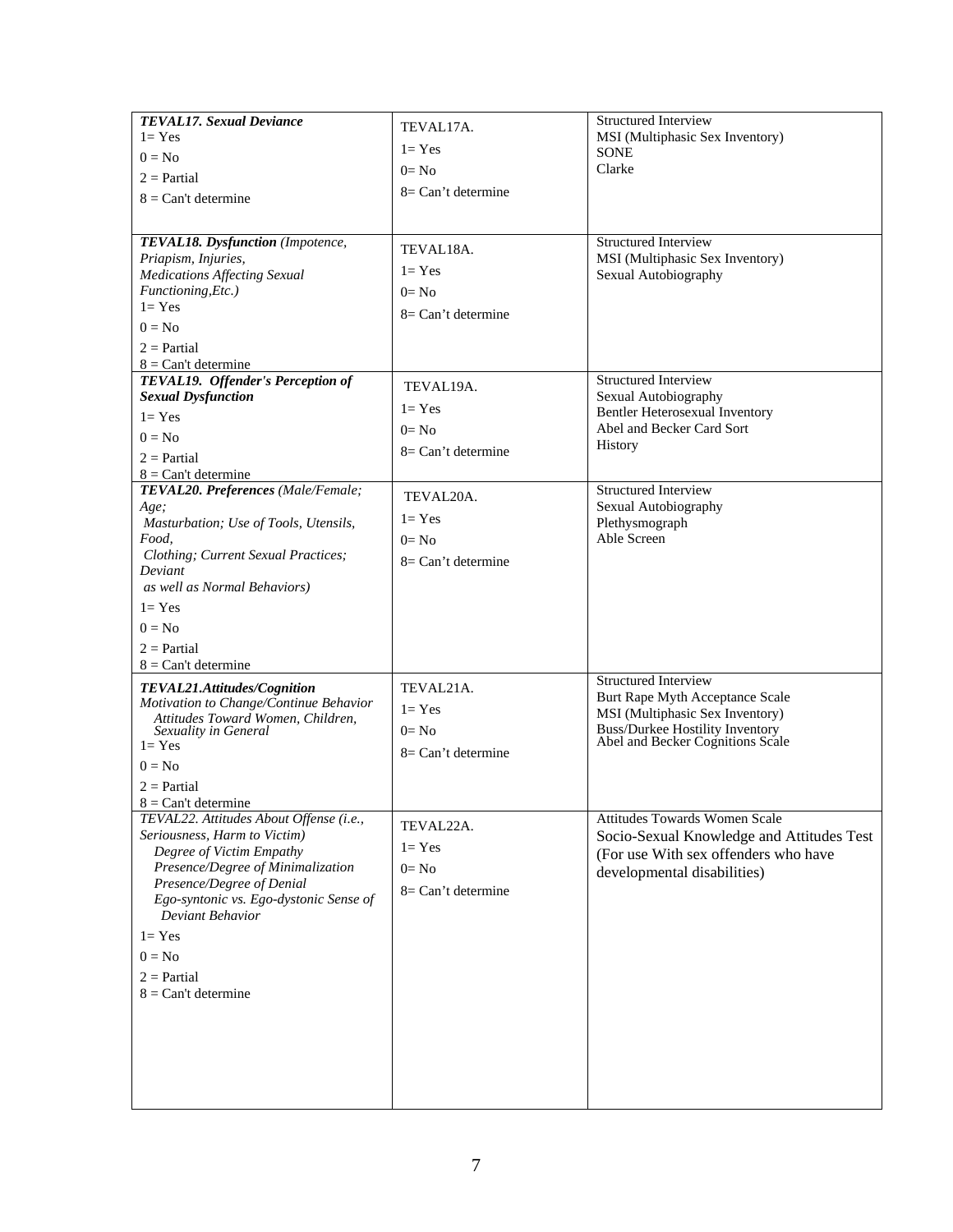| <b>EVALUATE LEVEL OF DENIAL AND/OR DECEPTION</b> |                       |                                              |  |  |
|--------------------------------------------------|-----------------------|----------------------------------------------|--|--|
| TEVAL23. Level of Denial                         | TEVAL23A.             | Structured Interview *                       |  |  |
| Level of Deception                               |                       | Collateral Information (such as from victim, |  |  |
| $l = Yes$                                        | $l = Yes$             | police, others)                              |  |  |
| $0 = No$                                         | $0=$ No               | Polygraph                                    |  |  |
| $2 =$ Partial                                    | $8 = Can't determine$ | <b>DCJ</b> Risk Scale                        |  |  |
| 8=Can't Determine                                |                       |                                              |  |  |
|                                                  |                       |                                              |  |  |

| <b>EVALUATE LEVEL OF VIOLENCE AND COERCION</b>                                                                                                                     |                                                                       |                                                                                                                                                                                                                                                                                                                                                                                                                                                                                                                                                                                                                                                                                      |  |  |
|--------------------------------------------------------------------------------------------------------------------------------------------------------------------|-----------------------------------------------------------------------|--------------------------------------------------------------------------------------------------------------------------------------------------------------------------------------------------------------------------------------------------------------------------------------------------------------------------------------------------------------------------------------------------------------------------------------------------------------------------------------------------------------------------------------------------------------------------------------------------------------------------------------------------------------------------------------|--|--|
| TEVAL24. Level of violence, pattern of<br>assaults, victim selection, escalation of<br>violence<br>$1 = Yes$<br>$0 = No$<br>$2 = Partial$<br>$8 = Can't determine$ | TEVAL <sub>24</sub> A.<br>$1 = Yes$<br>$0=$ No<br>$8=Can't determine$ | <b>Structured Interview</b><br>History<br>Collateral Information<br><b>Review of Criminal Records</b>                                                                                                                                                                                                                                                                                                                                                                                                                                                                                                                                                                                |  |  |
| <b>EVALUATE RISK</b>                                                                                                                                               |                                                                       |                                                                                                                                                                                                                                                                                                                                                                                                                                                                                                                                                                                                                                                                                      |  |  |
| TEVAL25. Risk of Re-offense<br>$1 = Yes$<br>$0 = No$<br>$2 = Partial$<br>$8 = Can't determine$                                                                     | TEVAL25A.<br>$l = Yes$<br>$0=$ No<br>$8=Can't determine$              | Criminal History<br>DCJ Sex Offender Risk Scale (Actuarial<br>scale normed<br>on Colorado offenders from probation,<br>parole and prison)<br>SOMB Checklist (Normed on Colorado<br>Offenders from probation, parole and community<br>corrections)<br>Oregon Risk Assessment Scale (Normed on<br>Oregon offenders)<br>Violence Risk Assessment Guide (Normed on a<br>psychiatric hospital sample)<br>Rapid Risk Assessment for Sex Offender Re-<br>Arrest (Sample excludes incest offenders)<br>MnSOST-R (Normed on Minnesota<br>Offenders in the Department of Corrections,<br>excludes incest offenders)<br>Sonar<br>Static 99<br>Other<br>Did not use instrument; clinical opinion |  |  |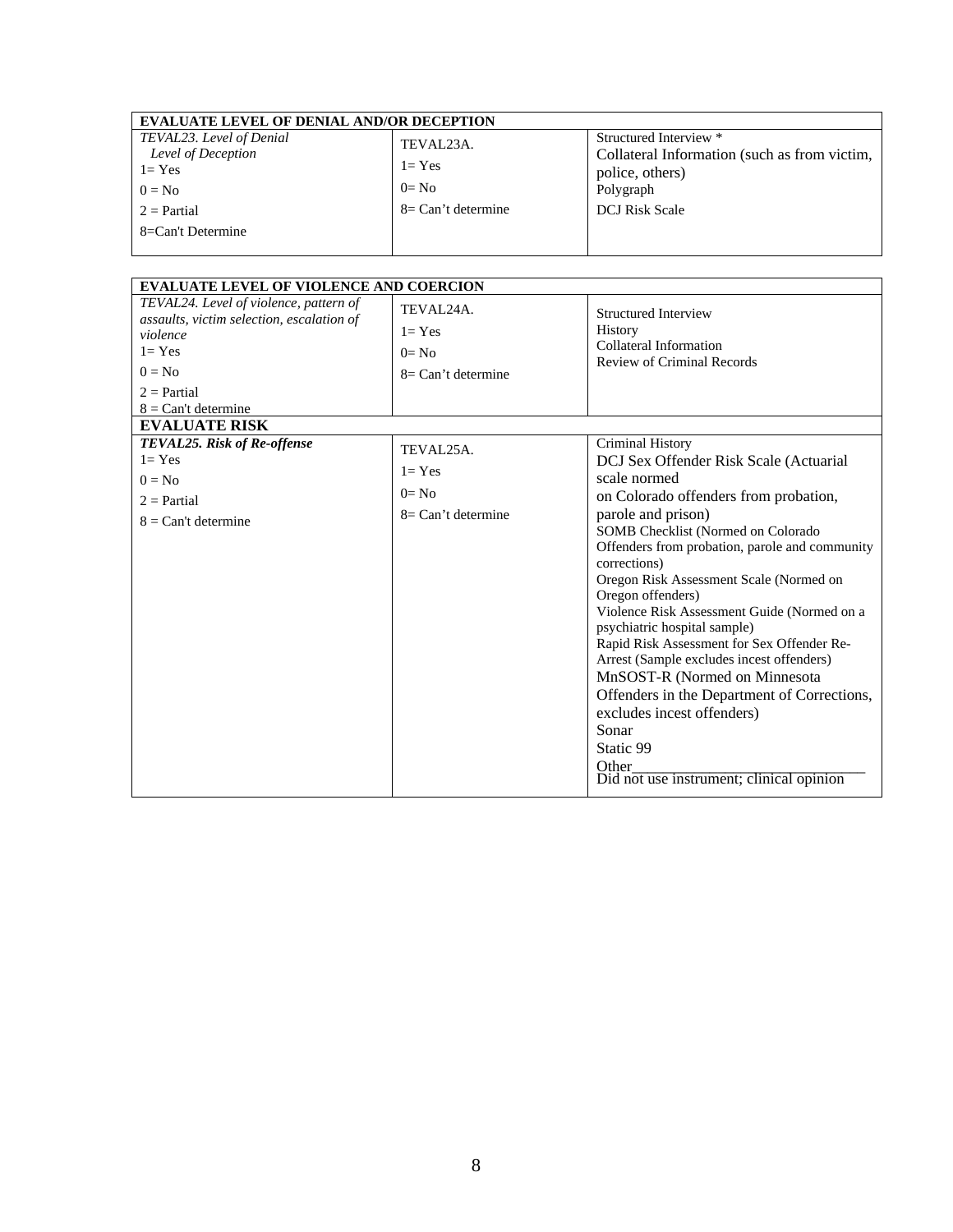# **EVALUATOR'S REPORT**

2.110 *The evaluator shall recommend (listed below)* 

**TEVAL0-9. The evaluation report indicates that the evaluator has covered the following (CIRCLE ALL THAT APPLY)** 

- **0 No evaluator Report in the Treatment Provider File**
- **1 Offense-specific treatment**
- **2 A referral was made for medical/pharmacological treatment if indicated**
- **3 Treatment of co-existing problems (e.g., drug abuse, anger management)**
- **4 Appropriate external controls (work environment, leisure time, life stresses, etc.)**
- **5 Methods to lessen victim impact**
- **6 Appropriateness of community placement**
- **7 No contact with children**
- **8 No contact with defendant's children**
- **9 Other, explain:**

### **CONFIDENTIALITY WAIVER**

Note: If there isn't a separate **Confidentiality** waiver, but it is part of the <u>.</u><br>treatment contract consider it a YES

*3.210 A treatment provider shall obtain signed waivers of confidentiality based on the informed assent of the offender*

**TCON1. Is a signed waiver of confidentiality in the file? 1 Yes 0 No** 

### **PLETHYSMOGRAPH**

**TPLETH1. Did the offender undergo a plethysmograph?** 

- **1 Yes**
- **0 No**
- **8 Cannot determine**

# **ABEL SCREEN**

**TABEL1. Was the offender administered an Abel Screen?** 

**1 Yes** 

- **0 No**
- **8 Cannot determine**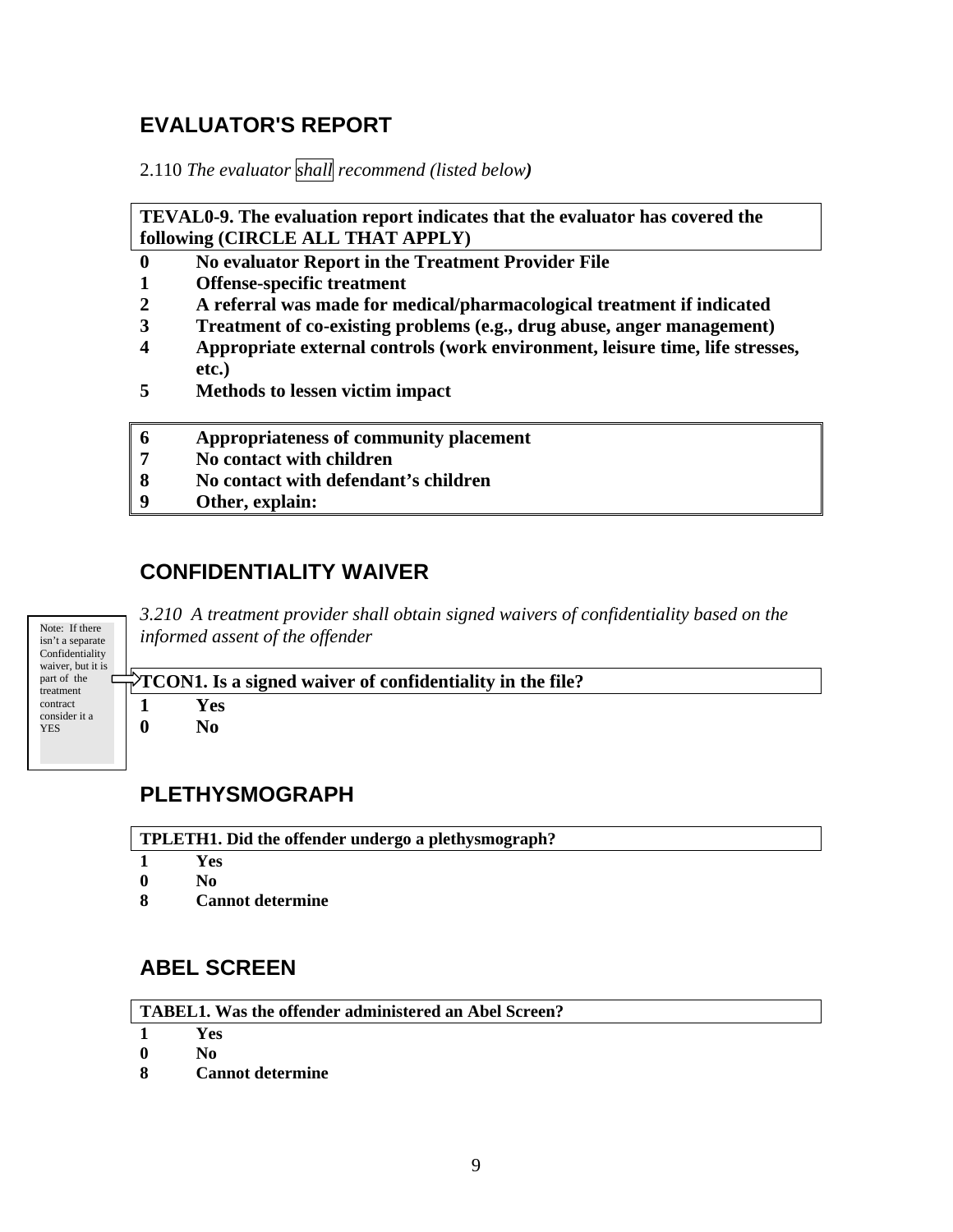# **TREATMENT CONTRACT**

*3.310 A provider shall develop and utilize a written contract with each sex offender....*

| 1                 | Yes, date of treatment contract: Mo Day Yr                                                                            | (TCMO, TCDA, TCYR)                                                      |                                                                                                  |                                                                                                      |
|-------------------|-----------------------------------------------------------------------------------------------------------------------|-------------------------------------------------------------------------|--------------------------------------------------------------------------------------------------|------------------------------------------------------------------------------------------------------|
| $\bf{0}$          | N <sub>0</sub>                                                                                                        |                                                                         |                                                                                                  |                                                                                                      |
|                   |                                                                                                                       | $1 = Yes$<br>$0=No$<br>$8=CD=$<br>(Can)<br>not<br>Deter)<br><b>TTCA</b> | <b>Violations</b><br>in LAST 6<br><b>MOS</b><br>$1 = Yes,$<br>$0=N_0$<br>$8 = CD$<br><b>TTCB</b> | <b>Sanctions</b><br>imposed for<br>violations<br>(from sheet)<br>$CD=88$<br>(code up to<br>4) TTCC-F |
|                   | DOES THE CONTRACT EXPLAIN THE FOLLOWING?                                                                              |                                                                         |                                                                                                  |                                                                                                      |
|                   | TTC2A-F. Costs of assessment, evaluation, etc.                                                                        |                                                                         |                                                                                                  |                                                                                                      |
|                   | TTC3A-F. Waivers of confidentiality required for treatment.                                                           |                                                                         |                                                                                                  |                                                                                                      |
|                   | TTC4A-F.Right to refuse treatment, refuse to waive confidentiality, and                                               |                                                                         |                                                                                                  |                                                                                                      |
|                   | risks of that decision.                                                                                               |                                                                         |                                                                                                  |                                                                                                      |
|                   | TTC5A-F. Type, frequency, duration and requirements of treatment.                                                     |                                                                         |                                                                                                  |                                                                                                      |
|                   | TTC6A-F. Describe limits of confidentiality per 19.3-304 CRS                                                          |                                                                         |                                                                                                  |                                                                                                      |
|                   | DOES THE CONTRACT EXPLAIN RESPONSIBILITIES OF A CLIENT TO                                                             |                                                                         |                                                                                                  |                                                                                                      |
|                   | TTC7A-F.Pay the cost of assessment and treatment for him or herself and                                               |                                                                         |                                                                                                  |                                                                                                      |
| his or her family |                                                                                                                       |                                                                         |                                                                                                  |                                                                                                      |
|                   | TTC8A-F. Pay to cost of assessment and treatment for victim and family                                                |                                                                         |                                                                                                  |                                                                                                      |
|                   | when court ordered                                                                                                    |                                                                         |                                                                                                  |                                                                                                      |
|                   | TTC9A-F. Inform his or her family/support system of details of past<br>offenses to ensure protection of past victims. |                                                                         |                                                                                                  |                                                                                                      |
|                   | TTC10A-F.Actively involve relevant family/support system                                                              |                                                                         |                                                                                                  |                                                                                                      |
|                   | TTC11A-F.Notify the treatment provider of any changes or events in                                                    |                                                                         |                                                                                                  |                                                                                                      |
| conditions,       | his/her life and lives of family support system.                                                                      |                                                                         |                                                                                                  |                                                                                                      |
|                   | TTC12A-F.Participate in polygraph testing and if indicate                                                             |                                                                         |                                                                                                  |                                                                                                      |
|                   | plethysmographic testing.                                                                                             |                                                                         |                                                                                                  |                                                                                                      |
|                   | TTC13A-F. Assent to be tested for STD and HIV, and assent for results to                                              |                                                                         |                                                                                                  |                                                                                                      |
|                   | be released to victim.                                                                                                |                                                                         |                                                                                                  |                                                                                                      |
|                   | TTC15A-F. Comply with limitations and restrictions per terms and                                                      |                                                                         |                                                                                                  |                                                                                                      |
|                   | conditions of probation, parole, or community corrections etc.                                                        |                                                                         |                                                                                                  |                                                                                                      |
|                   | <b>DOES THE CONTRACT ALSO:</b>                                                                                        |                                                                         |                                                                                                  |                                                                                                      |
|                   | TTC16A-F. Provide instructions and limitations regarding contact with                                                 |                                                                         |                                                                                                  |                                                                                                      |
|                   | victims, secondary victims and children                                                                               |                                                                         |                                                                                                  |                                                                                                      |
|                   | TTC17A-F.Describe limits or prohibitions on the use of viewing sexually                                               |                                                                         |                                                                                                  |                                                                                                      |
|                   | explicit or violent material                                                                                          |                                                                         |                                                                                                  |                                                                                                      |
|                   | TTC18A-F.Describe the responsibility of the client to protect community                                               |                                                                         |                                                                                                  |                                                                                                      |
|                   | safety by avoiding risky behaviors, situations and reporting any such behavior                                        |                                                                         |                                                                                                  |                                                                                                      |
|                   | to the provider and supervising officer ASAP.                                                                         |                                                                         |                                                                                                  |                                                                                                      |
|                   | TTC19A-F.Describe limitations and prohibitions on the use of alcohol                                                  |                                                                         |                                                                                                  |                                                                                                      |
| /drugs.           | TTC20A-F.Describe limitations on employment and recreation.                                                           |                                                                         |                                                                                                  |                                                                                                      |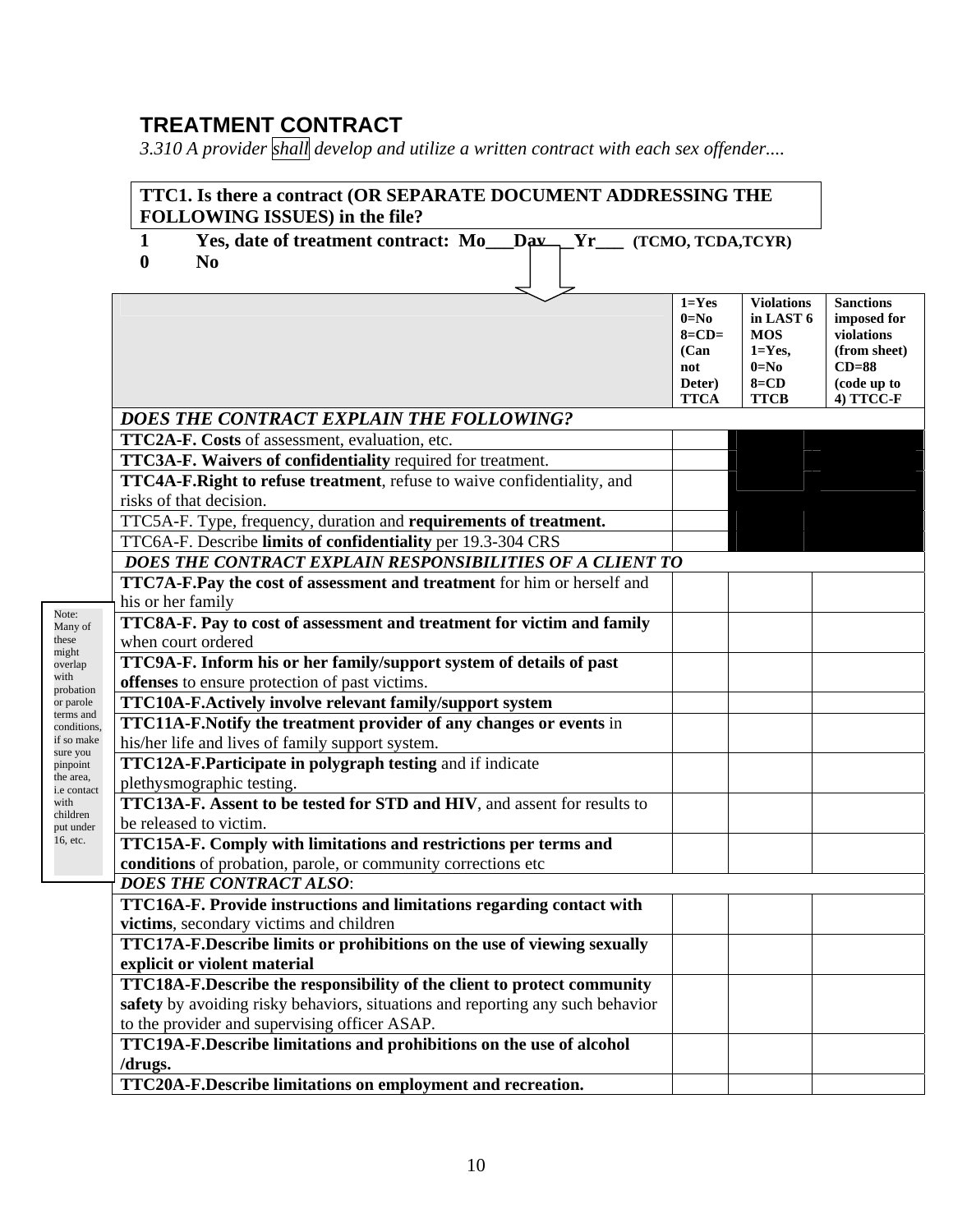# **TREATMENT PLAN**

3.130 *A provider shall develop a written treatment plan based on the needs and risks identified in current and past assessments/evaluations of the offender.*  3.140 D. *A provider shall employ treatment methods that are supported by current professional research and practice: give priority to the safety of an offfender's victim(s) and the safety of potential victims and the community. 3.150 Providers shall maintain clients' files in accordance with the professional standards of their individual disciplines and with Colorado state law on health care records. Client files shall: Document the goals of treatment, the methods use, the client's observed progress, or lack thereof, toward reaching the goals in the treatment records. Specific achievements, failed assignments, rule violations and consequences should be records. Accurately reflect the client's treatment progress, sessions attended, and changes in treatment.* 

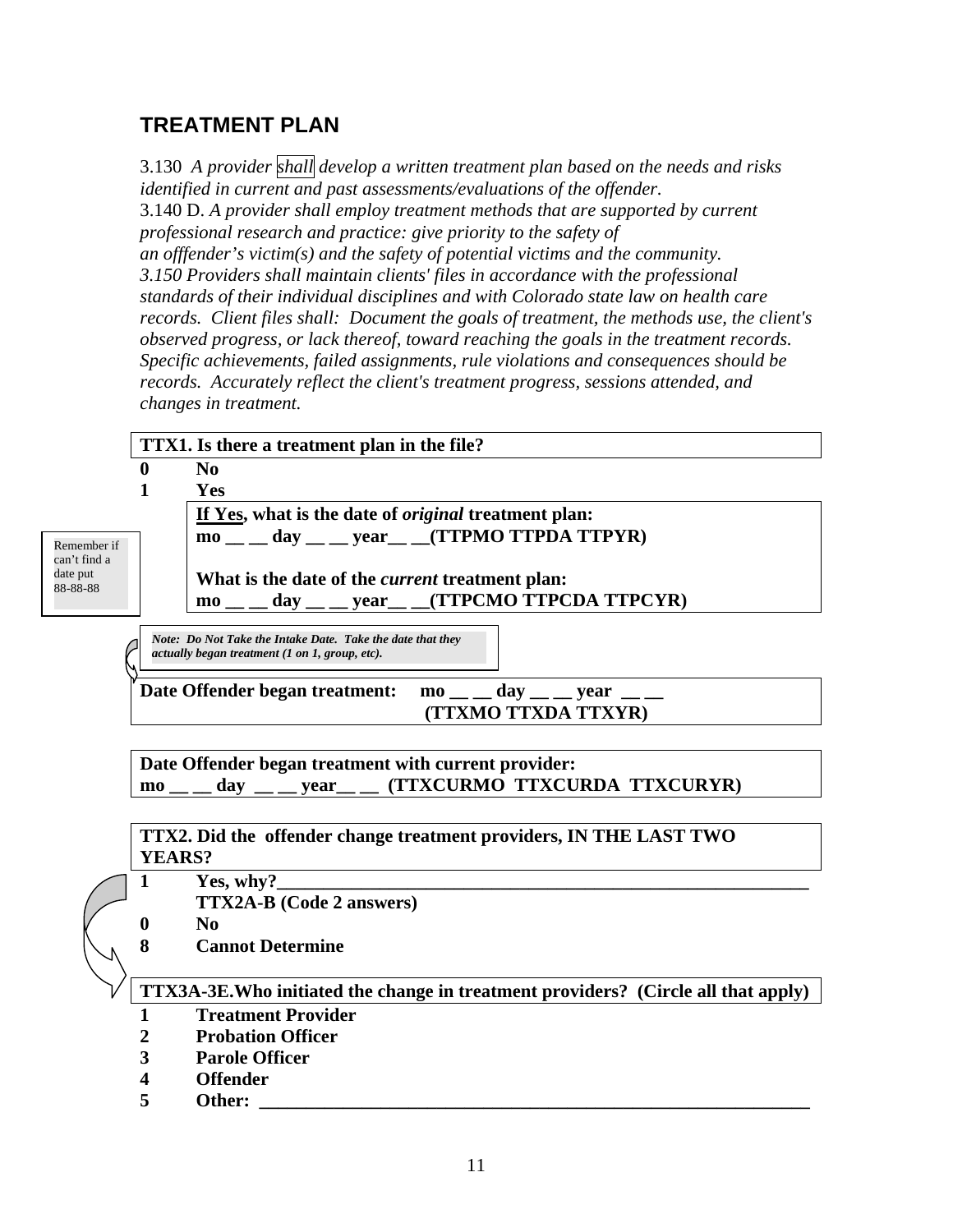#### **TTX4. Has the provider prepared an INDIVIDUALIZED written treatment plan for the offender?**

| 8<br>$\overline{2}$ | <b>Yes</b>                                                                                                                                | <b>Cannot determine</b><br>Note: Individualized means the treatment addresses specific issues of the<br>Somewhat<br>offender that were based on the needs and risks identified in current/past<br>assessments/evaluations of this offender. |                                                                           |  |  |  |  |
|---------------------|-------------------------------------------------------------------------------------------------------------------------------------------|---------------------------------------------------------------------------------------------------------------------------------------------------------------------------------------------------------------------------------------------|---------------------------------------------------------------------------|--|--|--|--|
| $\bf{0}$            | N <sub>0</sub>                                                                                                                            |                                                                                                                                                                                                                                             |                                                                           |  |  |  |  |
|                     | TTX5. IF NO, is there a STANDARDIZED description of the program<br>modules/phases that specifies what the offender will do for treatment? |                                                                                                                                                                                                                                             |                                                                           |  |  |  |  |
|                     | 8                                                                                                                                         | <b>Cannot determine</b>                                                                                                                                                                                                                     |                                                                           |  |  |  |  |
|                     |                                                                                                                                           | <b>Yes</b>                                                                                                                                                                                                                                  | Note: Standardized means there is a program with specific modules/phases, |  |  |  |  |
|                     | $\bf{0}$                                                                                                                                  | and it appears that all offenders receive the same or mostly the same<br>N <sub>0</sub><br>treatment. The program specifies things such as the offender will attend Sex                                                                     |                                                                           |  |  |  |  |

*History Group, Victim Empathy Group, etc.*

| Does the treatment plan or standardized description of the program<br>address the following areas: (3.130)                                                               | 1=yes, specific and<br>thorough<br>2=yes, but vague, general<br>or language not<br>necessarily specific to the<br>offender (e.g.,<br>boilerplate). Or not |
|--------------------------------------------------------------------------------------------------------------------------------------------------------------------------|-----------------------------------------------------------------------------------------------------------------------------------------------------------|
|                                                                                                                                                                          | thorough.<br>$0=no$                                                                                                                                       |
| <b>TTX6.</b> Provide for the protection of victims and potential victims and<br>not cause the victim(s) to have unsafe and/or unwanted contact with the<br>offender      |                                                                                                                                                           |
| TTX7. Identify offender issues to be addressed, including multi-<br>generational issues if indicated, the planned intervention strategies, and<br>the goals of treatment |                                                                                                                                                           |
| <b>TTX8.</b> Define expectation of the offender, his/her family (when<br>possible), and support systems                                                                  |                                                                                                                                                           |
| TTX9. Address the issue of ongoing victim input                                                                                                                          |                                                                                                                                                           |

### **TREATMENT PLAN/PROGRAM DESCRIPTION REFLECTS MH SO EVALUATION**

*Note: To complete the following table, refer to the MHSO Evaluation section you completed previously. Some of the MHSO Evaluation areas are abbreviated on the left side of the table (first column) and the question number is referenced, e.g. TEVAL. Determine whether any of these areas were IDENTIFIED AS A PROBLEM OR ISSUE FOR THE OFFENDER and complete the second column accordingly. In the last column rate how the Treatment Plan or Standardized program description addresses the offender's problem. Write a sentence to support your rating. For instance, victim input is an issue that should be addressed in all plans. If the victim input statement is simply attached to the plan, this would be rated as "minimal". If specific suggestions of the victim or victim's advocate are incorporated into treatment the rating would be "adequate". If the offender does not have a treatment plan, but the provider uses a standard program description, try to determine if any of the offenders issues are addressed with the program modules, groups, phases, etc. For instance the offender may have drug and alcohol issues, and may be required to complete a drug and alcohol group. Depending on the information on the program, you may be able to rate this as adequate or minimal. If the program language is vague and you cannot determine if the treatment addresses the offender's specific issue, use a 3 for your rating.*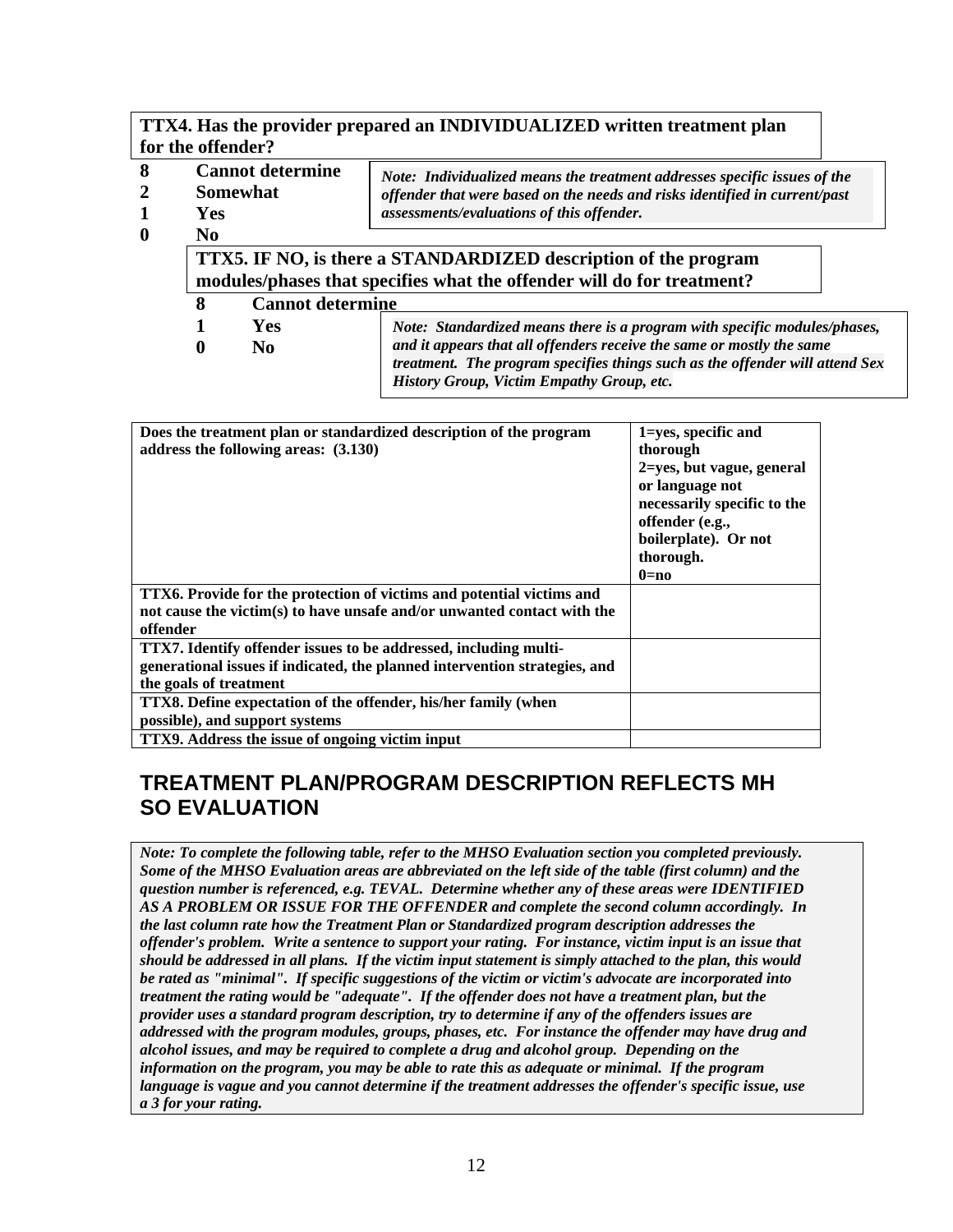| <b>Evaluation areas from</b><br><b>MH SOS Evaluation</b> | Was the evaluation area<br>identified as a problem in<br>the MH SOS Evaluation<br>or other assessment?<br>0=NO (addressed but not a<br>problem<br>1=YES (addressed and<br>identified as a problem)<br>2=Not addressed in MH SOS<br><b>Evaluation or other</b><br>assessment or cannot<br>determine if it was addressed<br><b>8=Cannot Determine</b> | Is the issue addressed in the Treatment Plan or Standardized Program<br>Description?<br>$0 = no$<br>1=adequately (document your rating)<br>2=minimally (document your rating)<br>3=issue appears to be addressed through program, but cannot rate<br>adequate or minimal. Not enough information.<br><b>8=Cannot Determine</b> |                                    |  |
|----------------------------------------------------------|-----------------------------------------------------------------------------------------------------------------------------------------------------------------------------------------------------------------------------------------------------------------------------------------------------------------------------------------------------|--------------------------------------------------------------------------------------------------------------------------------------------------------------------------------------------------------------------------------------------------------------------------------------------------------------------------------|------------------------------------|--|
|                                                          |                                                                                                                                                                                                                                                                                                                                                     | Rating                                                                                                                                                                                                                                                                                                                         | Sentence or two to document rating |  |
|                                                          |                                                                                                                                                                                                                                                                                                                                                     | (0 to 3)                                                                                                                                                                                                                                                                                                                       | (Code up to two reasons)           |  |
| <b>TTP1.Contact with</b>                                 |                                                                                                                                                                                                                                                                                                                                                     | TTP1B                                                                                                                                                                                                                                                                                                                          | <b>TTP1C-D</b>                     |  |
| <b>Children</b>                                          |                                                                                                                                                                                                                                                                                                                                                     |                                                                                                                                                                                                                                                                                                                                |                                    |  |
| should be addressed in all tx<br>plans                   |                                                                                                                                                                                                                                                                                                                                                     |                                                                                                                                                                                                                                                                                                                                |                                    |  |
| <b>TTP2.Victim Input</b>                                 |                                                                                                                                                                                                                                                                                                                                                     | TTP2B                                                                                                                                                                                                                                                                                                                          | TTP2C-D                            |  |
| should be addressed in all tx                            |                                                                                                                                                                                                                                                                                                                                                     |                                                                                                                                                                                                                                                                                                                                |                                    |  |
| plans                                                    |                                                                                                                                                                                                                                                                                                                                                     |                                                                                                                                                                                                                                                                                                                                |                                    |  |
| <b>TTP3mpact of the offense</b>                          |                                                                                                                                                                                                                                                                                                                                                     | TTP3B                                                                                                                                                                                                                                                                                                                          | TTP3C-D                            |  |
| on the victim                                            |                                                                                                                                                                                                                                                                                                                                                     |                                                                                                                                                                                                                                                                                                                                |                                    |  |
| should be addressed in all tx                            |                                                                                                                                                                                                                                                                                                                                                     |                                                                                                                                                                                                                                                                                                                                |                                    |  |
| plans<br><b>TTP4Protection of</b>                        |                                                                                                                                                                                                                                                                                                                                                     | TTP4B                                                                                                                                                                                                                                                                                                                          | TTP4D-C                            |  |
| <b>Victims/Potential Victims</b>                         |                                                                                                                                                                                                                                                                                                                                                     |                                                                                                                                                                                                                                                                                                                                |                                    |  |
| should be addressed in all tx                            |                                                                                                                                                                                                                                                                                                                                                     |                                                                                                                                                                                                                                                                                                                                |                                    |  |
| plans                                                    |                                                                                                                                                                                                                                                                                                                                                     |                                                                                                                                                                                                                                                                                                                                |                                    |  |
| <b>TTP5Org brain Syndrome</b>                            | TTP5A                                                                                                                                                                                                                                                                                                                                               | TTP5B                                                                                                                                                                                                                                                                                                                          | TTP5C-D                            |  |
| (SEE TEVAL2A)                                            |                                                                                                                                                                                                                                                                                                                                                     |                                                                                                                                                                                                                                                                                                                                |                                    |  |
| <b>TTP6. MENTAL Illness</b>                              | TTP6A                                                                                                                                                                                                                                                                                                                                               | TTP6B                                                                                                                                                                                                                                                                                                                          | TTP6C-D                            |  |
| (SEE TEVAL3A)                                            |                                                                                                                                                                                                                                                                                                                                                     |                                                                                                                                                                                                                                                                                                                                |                                    |  |
| <b>TTP7. Drug Use/Abuse</b>                              | TTP7A                                                                                                                                                                                                                                                                                                                                               | TTP7B                                                                                                                                                                                                                                                                                                                          | TTP7C-D                            |  |
| (SEE TEVAL4A)                                            | <b>TTP8A</b>                                                                                                                                                                                                                                                                                                                                        |                                                                                                                                                                                                                                                                                                                                |                                    |  |
| <b>TTP8. Marital/Family</b><br><b>Problems</b>           |                                                                                                                                                                                                                                                                                                                                                     | TTP8B                                                                                                                                                                                                                                                                                                                          | TTP8C-D                            |  |
| (SEE TEVAL7A)                                            |                                                                                                                                                                                                                                                                                                                                                     |                                                                                                                                                                                                                                                                                                                                |                                    |  |
| TTP9.Employment                                          | <b>TTP9A</b>                                                                                                                                                                                                                                                                                                                                        | TTP9B                                                                                                                                                                                                                                                                                                                          | <b>TTP9C-D</b>                     |  |
| (SEE TEVAL8A)                                            |                                                                                                                                                                                                                                                                                                                                                     |                                                                                                                                                                                                                                                                                                                                |                                    |  |
| <b>TTP10. Education</b>                                  | TTP10A                                                                                                                                                                                                                                                                                                                                              | TTP10B                                                                                                                                                                                                                                                                                                                         | TTP10C-D                           |  |
| (SEE TEVAL8A)                                            |                                                                                                                                                                                                                                                                                                                                                     |                                                                                                                                                                                                                                                                                                                                |                                    |  |
| <b>TTB11. Social Skills</b>                              | TTP11A                                                                                                                                                                                                                                                                                                                                              | TTB11B                                                                                                                                                                                                                                                                                                                         | TTB11C-D                           |  |
| (SEE TEVAL9A)                                            |                                                                                                                                                                                                                                                                                                                                                     |                                                                                                                                                                                                                                                                                                                                |                                    |  |
| <b>TTP12. Medication Needs</b>                           | TTP12A                                                                                                                                                                                                                                                                                                                                              | TTP12B                                                                                                                                                                                                                                                                                                                         | TTP12C-D                           |  |
| (SEE TEVAL12A)                                           |                                                                                                                                                                                                                                                                                                                                                     |                                                                                                                                                                                                                                                                                                                                |                                    |  |
| <b>TTP13. Addresses deviant</b>                          | TTP13A                                                                                                                                                                                                                                                                                                                                              | TTP13B                                                                                                                                                                                                                                                                                                                         | <b>TTP13C-D</b>                    |  |
| sexual practices                                         | 1                                                                                                                                                                                                                                                                                                                                                   |                                                                                                                                                                                                                                                                                                                                |                                    |  |
| (SEE TEVAL13A-17A)                                       |                                                                                                                                                                                                                                                                                                                                                     | TTP14B                                                                                                                                                                                                                                                                                                                         | <b>TTP14C-D</b>                    |  |
| <b>TTP14. Addresses</b><br>motivation to                 | TTP14A                                                                                                                                                                                                                                                                                                                                              |                                                                                                                                                                                                                                                                                                                                |                                    |  |
| change/attitudes towards                                 |                                                                                                                                                                                                                                                                                                                                                     |                                                                                                                                                                                                                                                                                                                                |                                    |  |
| victims, etc.                                            |                                                                                                                                                                                                                                                                                                                                                     |                                                                                                                                                                                                                                                                                                                                |                                    |  |
| (SEE TEVAL22A)                                           |                                                                                                                                                                                                                                                                                                                                                     |                                                                                                                                                                                                                                                                                                                                |                                    |  |
| TTP15. Denial                                            | TTP15A                                                                                                                                                                                                                                                                                                                                              | TTP15B                                                                                                                                                                                                                                                                                                                         | <b>TTP15C-D</b>                    |  |
| (SEE TEVAL24A)                                           |                                                                                                                                                                                                                                                                                                                                                     |                                                                                                                                                                                                                                                                                                                                |                                    |  |
| <b>TTP16.Violence</b>                                    | <b>TTP16A</b>                                                                                                                                                                                                                                                                                                                                       | TTP16B                                                                                                                                                                                                                                                                                                                         | <b>TTP16C-D</b>                    |  |
| (SEE TEVAL25A)                                           |                                                                                                                                                                                                                                                                                                                                                     |                                                                                                                                                                                                                                                                                                                                |                                    |  |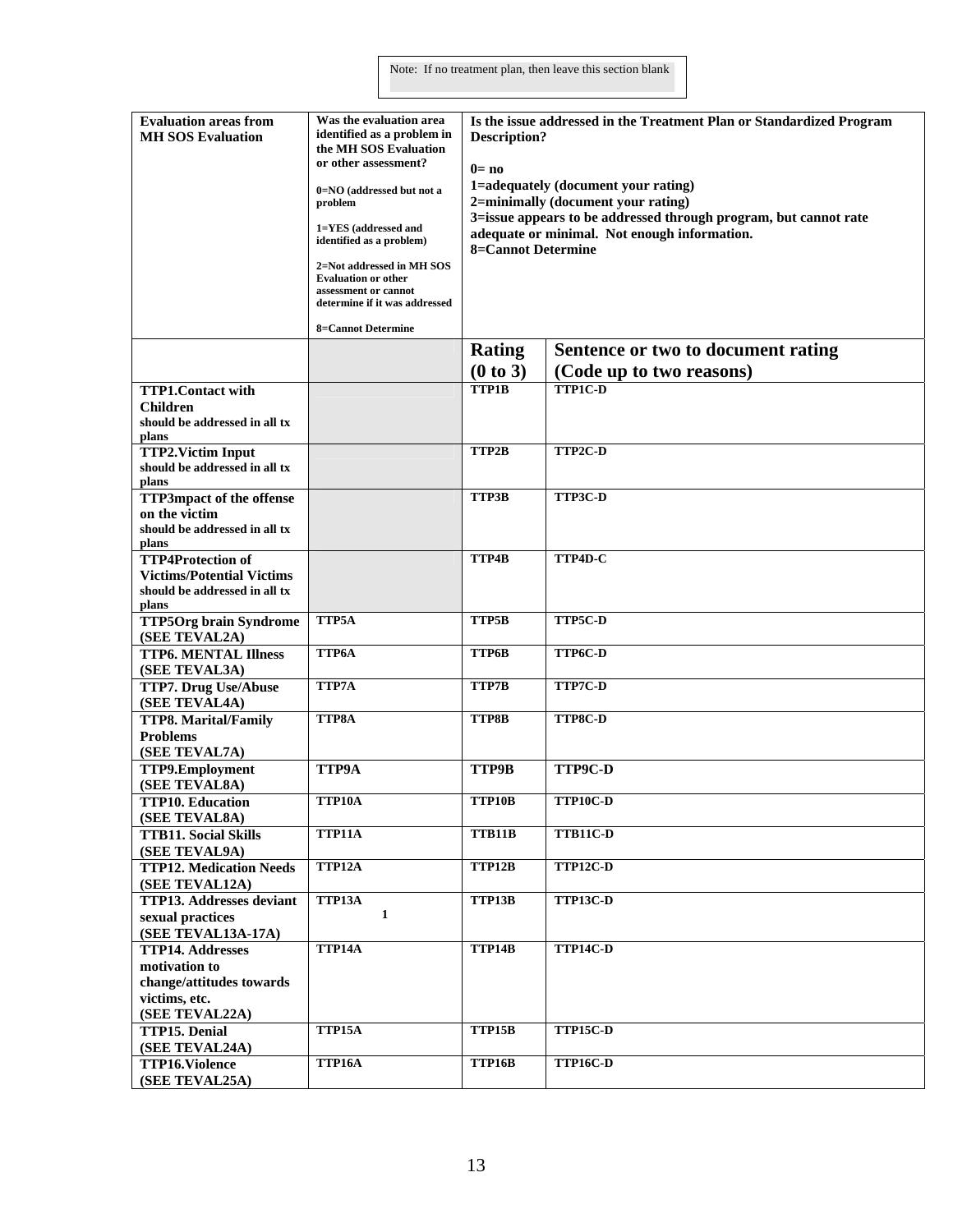| <b>TTP17.Risk of re-offense</b> | TTP17A | TTP17B | TTP17C-D |
|---------------------------------|--------|--------|----------|
| <b>NAL26A</b><br>(SEE<br>1Ŀ     |        |        |          |

# **DOCUMENTATION OF GOALS AND METHODS USED TO ACHIEVE THEM**

**TTP19. Does the treatment plan or other document list specific goals for this offender and methods that will be used to achieve these goals. For example, an offender may have a goal to be educated about the risk of re-offense. Are specific methods for achieving this goal documented?** 

- **1 Yes, all goals have objectives and methods**
- **2 Yes, at least half but not all of the goals have objectives and methods**
- **3 Yes, some, but less than half, of the goals have objectives and methods**
- **0 No, there are no objectives and methods to meet goals**
- **4 The offender must progress through a specified program. No individual goals are listed. The phases/modules cover issue areas.**

#### **TREATMENT PLAN UPDATES (not progress reports)**

**TXPUP1. Has the treatment plan used by the current provider been updated since the offender has received care from the current provider?** 

- **0 No updates**
- **9 No treatment plan**
- **2 Offender has only been with treatment provider a short time (State how long in weeks\_\_ \_\_) (TXUP1A)**
- **1 Yes, updates have been done**

| List the dates of updates to the plan the current provider has been using. |         |             |                                                                                                                                                                                                 |
|----------------------------------------------------------------------------|---------|-------------|-------------------------------------------------------------------------------------------------------------------------------------------------------------------------------------------------|
| Month                                                                      | Day — — | Year $\_\_$ | Plan update documents the offender's <i>progress</i> or<br>lack of progress<br>$0 = not at all$<br>$2$ =somewhat<br>1=extensively<br>3=plan has been reviewed but there is no change in<br>plan |
|                                                                            |         |             |                                                                                                                                                                                                 |
|                                                                            |         |             |                                                                                                                                                                                                 |
|                                                                            |         |             |                                                                                                                                                                                                 |
|                                                                            |         |             |                                                                                                                                                                                                 |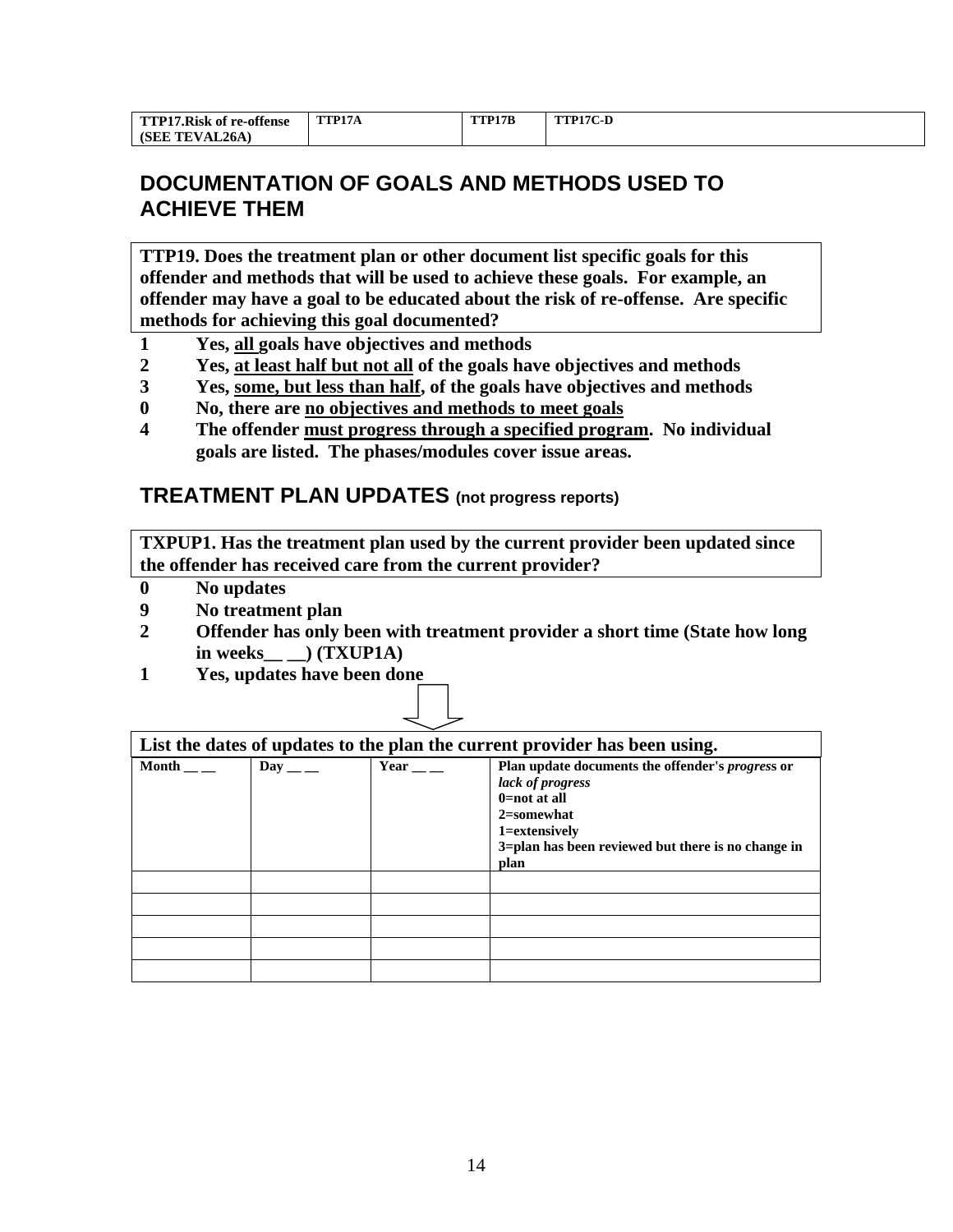**TXPUP3. IF THE OFFENDER HAS NO TREATMENT PLAN UPDATES, has the offender's progress or lack of progress in treatment IN THE LAST SIX MONTHS been documented in other areas of the file, e.g. progress reports, group notes, etc.** 

- **1 Yes, there is one reference to the offender's progress in treatment in the last SIX MONTHS. Source:\_\_\_\_\_\_\_\_\_\_\_\_\_\_\_\_\_\_\_\_\_**
- **2 Yes, there are 2 to 3 references to progress in treatment in the last SIX MONTHS.** Source:
- **3 Yes, there are 4 or more references to progress in treatment in the last SIX MONTHS.** Source:
- **0 No references to progress in treatment**
- **9 Not applicable as the treatment plan has been updated**

# **SERVICES RECEIVED**

**TTXR1. Does the file indicate that the offender received treatment/services?** 

**0 No** 

**1 Yes, IF YES COMPLETE THE TABLE BELOW** 

### **Rating**

*0=No documentation that this service/tx was received/offender attended treatment* 

*1=received or currently receiving tx or services as outlined in the plan* 

*2=Service was offered to offender, but s/he did not fully participate* 

*3=Service was offered to offender, but s/he did not follow up/attend service as contracted or recommended (offender did not participate at all)*

*4=cannot determine if service/tx was received* 

| <b>Treatment/Services</b>        | <b>Rating</b> | Documentation, e.g., referral slips, case notes, communications |
|----------------------------------|---------------|-----------------------------------------------------------------|
| Recommended (e.g., medication    |               | from other providers, etc.                                      |
| referrals, drug treatment, group |               |                                                                 |
| therapy, etc)                    |               | (CODE 2 REASONS                                                 |
| TTX1A                            | TTX1B         | TTX1C-D                                                         |
| TTX2A                            | TTX2B         | TTX2C-D                                                         |
| TTX3A                            | TTX3B         | TTX3C-D                                                         |
| TTX4A                            | TTX4B         | TTX4C-D                                                         |
| TTX5A                            | TTX5B         | TTX5C-D                                                         |
| TTX6A                            | TTX6B         | TTX6C-D                                                         |
| TTX7A                            | TTX7B         | TTX7C-D                                                         |
| TTX8A                            | TTX8B         | TTX8C-D                                                         |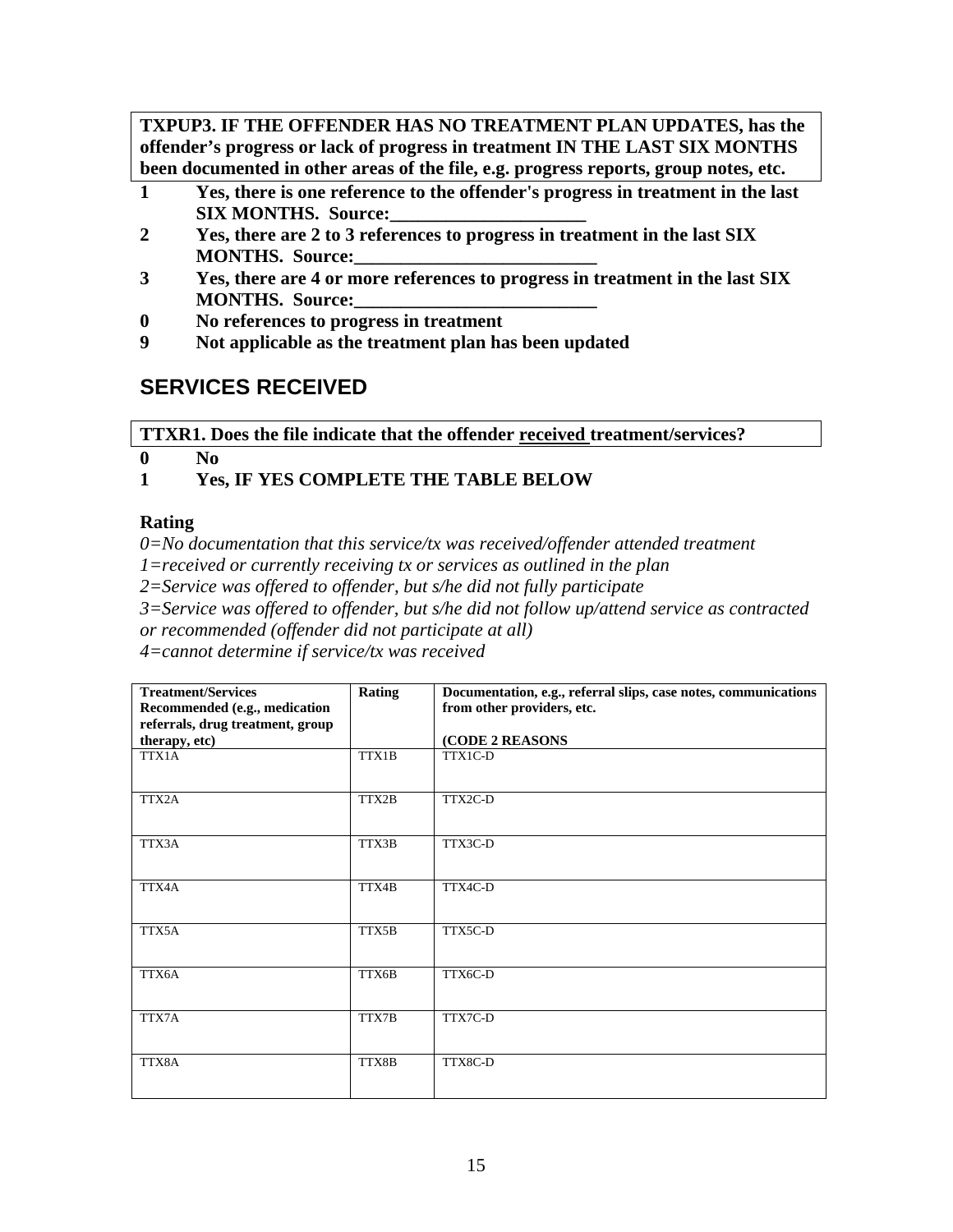#### **TTXR2. If an offender did not attend or was tardy on a regular basis, or did not participate in treatment were consequences imposed?**

- 
- **1 Always 2 Sometimes**
- **0 Never**
- **8 Can't determine**
- **9 Not applicable, offender always attended treatment**

**TTXR3-6 If consequences were imposed when the offender did not attend, etc., what (CODE UP T0 4)** 

**\_\_\_\_\_\_\_\_\_\_\_\_\_\_\_\_\_\_\_\_\_\_\_\_\_\_\_\_\_\_\_\_\_\_\_\_\_\_\_\_\_\_\_\_\_\_\_\_\_\_\_\_\_\_\_\_\_\_\_\_\_\_\_\_\_\_\_\_\_\_\_\_ \_\_\_\_\_\_\_\_\_\_\_\_\_\_\_\_\_\_\_\_\_\_\_\_\_\_\_\_\_\_\_\_\_\_\_\_\_\_\_\_\_\_\_\_\_\_\_\_\_\_\_\_\_\_\_\_\_\_\_\_\_\_\_\_\_\_\_\_\_\_\_\_ \_\_\_\_\_\_\_\_\_\_\_\_\_\_\_\_\_\_\_\_\_\_\_\_\_\_\_\_\_\_\_\_\_\_\_\_\_\_\_\_\_\_\_\_\_\_\_\_\_\_\_\_\_\_\_\_\_\_\_\_\_\_\_\_\_\_\_\_\_\_\_\_** 

| Is documentation of any of the following in the file IN THE LAST<br><b>SIX MONTHS</b> | $1 = ves$<br>$0=$ no<br>(TXDOCA) | IF YES, HOW<br><b>MANY TIMES</b><br><b>WAS THIS</b><br><b>DOCUMENTED</b><br>$\mathbf{0} = \mathbf{0}$<br>$1 = 1-2$ |
|---------------------------------------------------------------------------------------|----------------------------------|--------------------------------------------------------------------------------------------------------------------|
|                                                                                       |                                  | $2 = 3$ or more<br>(TXDOCB)                                                                                        |
| <b>TXDOC1A-B.</b> Clients treatment progress                                          |                                  |                                                                                                                    |
| <b>TXDOC2A-B.</b> Clients lack of treatment progress                                  |                                  |                                                                                                                    |
| <b>TXDOC3A-B.</b> Attendance (attended/not attended)                                  |                                  |                                                                                                                    |
| <b>TXDOC4A-B.</b> Failed assignments                                                  |                                  |                                                                                                                    |
| <b>TXDOC5A-B. Rule violations</b>                                                     |                                  |                                                                                                                    |
| <b>TXDOC6A-B. Specific Achievements</b>                                               |                                  |                                                                                                                    |
| TXDOC7A-B. Other:                                                                     |                                  |                                                                                                                    |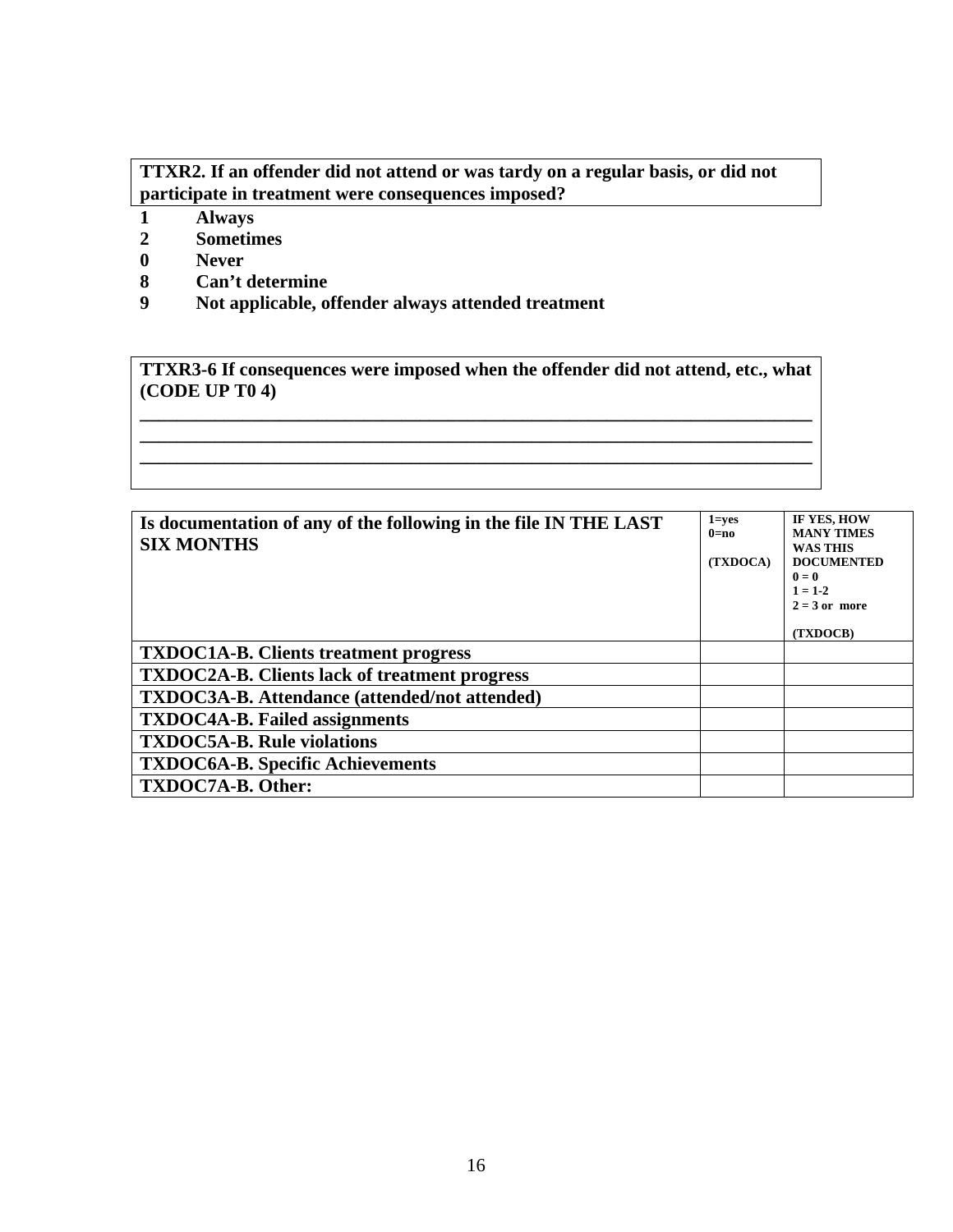### **DOES THE TREATMENT PLAN/PROGRAM MATCH NEEDS**

**TMATCH1. Based on the information recorded above and your review of the file, does the level and intensity of treatment described in the active treatment plan match or program match offender needs as described in the MH SOS or other assessments?** *Provide an overall rating. Note: this is not an evaluation of the treatment provided but rather the treatment matches the needs.* 

**\_\_\_\_\_\_\_\_\_\_\_\_\_\_\_\_\_\_\_\_\_\_\_\_\_\_\_\_\_\_\_\_\_\_\_\_\_\_\_\_\_\_\_\_\_\_\_\_\_\_\_\_\_\_\_\_\_\_\_\_\_\_\_\_\_\_\_\_\_\_\_\_ \_\_\_\_\_\_\_\_\_\_\_\_\_\_\_\_\_\_\_\_\_\_\_\_\_\_\_\_\_\_\_\_\_\_\_\_\_\_\_\_\_\_\_\_\_\_\_\_\_\_\_\_\_\_\_\_\_\_\_\_\_\_\_\_\_\_\_\_\_\_\_\_** 

**\_\_\_\_\_\_\_\_\_\_\_\_\_\_\_\_\_\_\_\_\_\_\_\_\_\_\_\_\_\_\_\_\_\_\_\_\_\_\_\_\_\_\_\_\_\_\_\_\_\_\_\_\_\_\_\_\_\_\_\_\_\_\_\_\_\_\_\_\_\_\_\_ \_\_\_\_\_\_\_\_\_\_\_\_\_\_\_\_\_\_\_\_\_\_\_\_\_\_\_\_\_\_\_\_\_\_\_\_\_\_\_\_\_\_\_\_\_\_\_\_\_\_\_\_\_\_\_\_\_\_\_\_\_\_\_\_\_\_\_\_\_\_\_\_ \_\_\_\_\_\_\_\_\_\_\_\_\_\_\_\_\_\_\_\_\_\_\_\_\_\_\_\_\_\_\_\_\_\_\_\_\_\_\_\_\_\_\_\_\_\_\_\_\_\_\_\_\_\_\_\_\_\_\_\_\_\_\_\_\_\_\_\_\_\_\_\_ \_\_\_\_\_\_\_\_\_\_\_\_\_\_\_\_\_\_\_\_\_\_\_\_\_\_\_\_\_\_\_\_\_\_\_\_\_\_\_\_\_\_\_\_\_\_\_\_\_\_\_\_\_\_\_\_\_\_\_\_\_\_\_\_\_\_\_\_\_\_\_\_**  \_\_\_\_\_\_\_\_\_\_\_\_\_\_\_\_\_\_\_\_\_\_\_\_\_\_\_\_\_\_\_\_\_\_\_\_\_\_\_\_\_\_\_\_\_\_\_\_\_\_\_\_\_\_\_\_\_\_\_\_\_\_\_\_\_\_\_\_\_\_\_\_

**To a great extent 5 4 3 2 1 0 Not at All 8 Cannot determine. Why not?** 

**You must document your rating: TMATCH1A-C (Code up to three reasons)** 

### **RELAPSE PLAN/SAFETY PLAN**

3.140 F.14 *A treatment provider shall require offenders to develop a written relapse prevention plan for preventing re-offense; the plan should identify antecedent thoughts, feelings, circumstances, and behaviors associated with sexual offenses* 

**\_\_\_\_\_\_\_\_\_\_\_\_\_\_\_\_\_\_\_\_\_\_\_\_\_\_\_\_\_\_\_\_\_\_\_\_\_\_\_\_\_\_\_\_\_\_\_\_\_\_\_\_\_\_\_\_\_\_\_\_\_\_\_\_\_\_\_\_\_\_\_\_\_\_\_\_\_**

**TREL1. Does the file contain a relapse prevention plan as described above?** 

- **1 Yes**
- **0 No**
- **8 Can't determine**
- **2 Relapse prevention plan appears to be in progress**

Note: If there have been any safety plans for specific events, etc.: